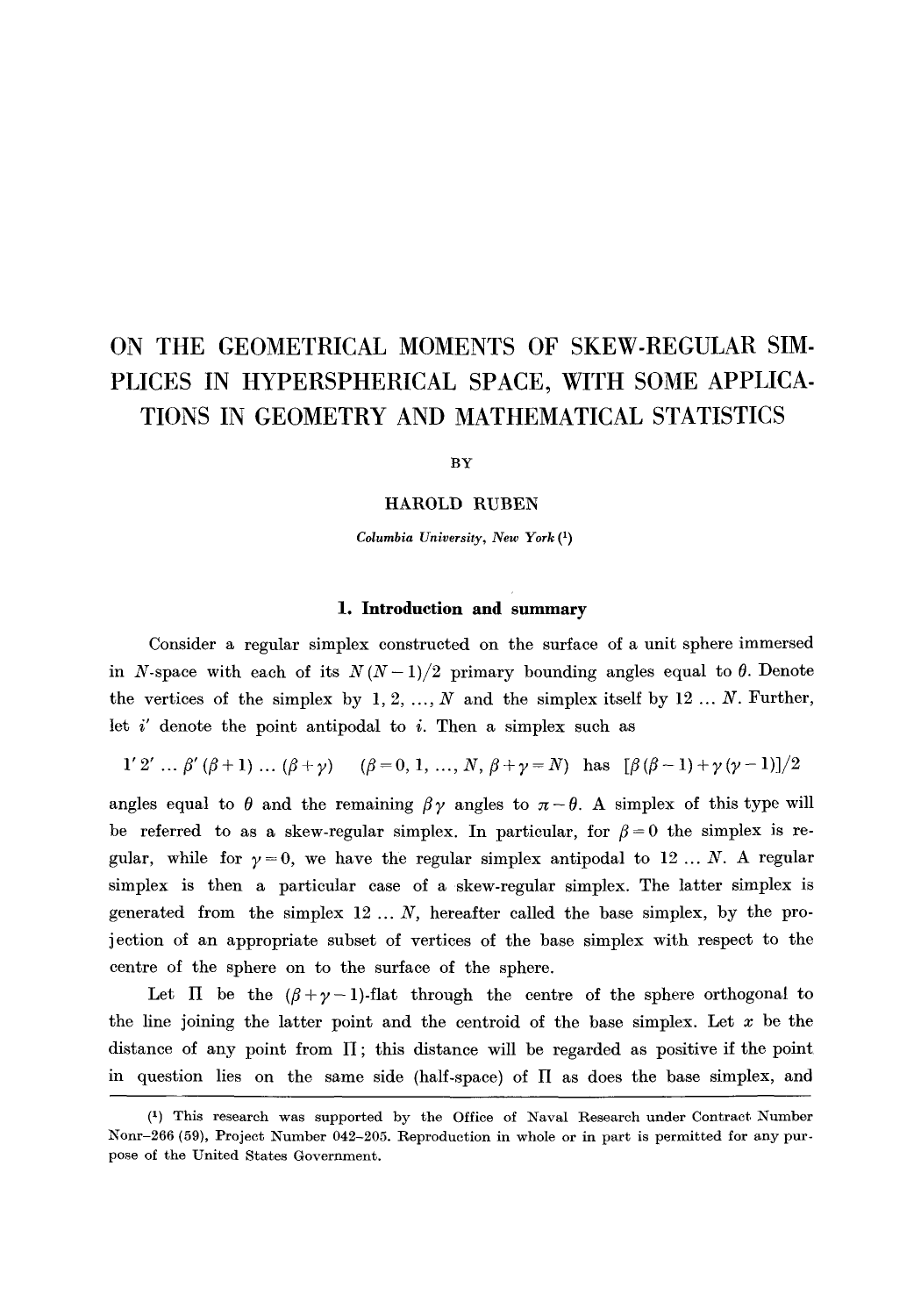negative otherwise. We shall investigate the values of the geometrical moments of  $1'2' ... \beta' (\beta+1)... (\beta+\gamma)$  relative to  $\Pi$ , represented by

$$
p_{\beta,\beta+\gamma;s}(\theta)=\int x^s d\omega \bigg/\int d\omega \qquad (s=0,\,1,\,2,\,\ldots),\qquad \qquad (1)
$$

where  $d\omega$  denotes the content of an infinitesimal element on the surface of the sphere (or, equivalently, the solid angle subtended at the centre of the sphere by the element), the domains of integration in (1) being  $1'2' \dots \beta'(\beta+1)\dots(\beta+\gamma)$ . In the following section a generating function for the moments will be derived, which will enable each of the  $(\beta+\gamma-1)$ -fold integrals in (1) to be reduced to a univariate integral involving the error function and its integrals, provided  $\theta$  is obtuse. An important consequence of this reduction is the rather striking result that the non-normalised moments, defined by

$$
p'_{\beta,\beta+\gamma;s}(\theta) = \int x^s d\omega \qquad (s = 0, 1, 2, ...),
$$
 (2)

may be expressed as linear combinations of the contents of the edges, of various dimensionality, of 1'2' ...  $\beta'(\beta + 1)$  ...  $(\beta + \gamma)$ , for all permissible  $\theta$  (acute or obtuse). This result is derived in section 3.

We shall also consider the moments, both normalised and non-normalised, of the sector of the  $(\beta + \gamma)$ -sphere standing on 1'2' ...  $\beta'(\beta+1)$  ...  $(\beta + \gamma)$  as base and the centre of the sphere as pole, i.e.

$$
q_{\beta,\beta+\gamma;\,s}(\theta) = \int x^s \, d\,\tau \bigg/ \int d\,\tau \qquad (s = 0, 1, 2, \ldots), \qquad (3)
$$

and 
$$
q'_{\beta,\beta+\gamma;\,s}(\theta) = \int x^s d\tau
$$
 \t\t(s=0, 1, 2, ...), \t\t(4)

where  $d\tau$  denotes the content of an infinitesimal element in  $(\beta + \gamma)$ -space, the domains of integration in (3) and (4) being the sector as described.

In order to relate the above discussion more directly to the investigation in the sections which follow, it will be convenient to refer to the class of skew-regular simplices in terms of a system of orthogonal coordinate axes rather than (as above) in purely geometrical terms. From this point of view the simplex  $1' 2' ... \beta' (\beta + 1) ...$ ...  $(\beta + \gamma)$  is represented formally as

1' 2' ... 
$$
\beta'(\beta + 1)
$$
 ...  $(\beta + \gamma) = \{x \mid x' x = 1, L_i(x) \le 0 \quad (i = 1, 2, ..., \beta),$   
\n $L_i(x) \ge 0 \quad (i = \beta + 1, \beta + 2, ..., \beta + \gamma)\}.$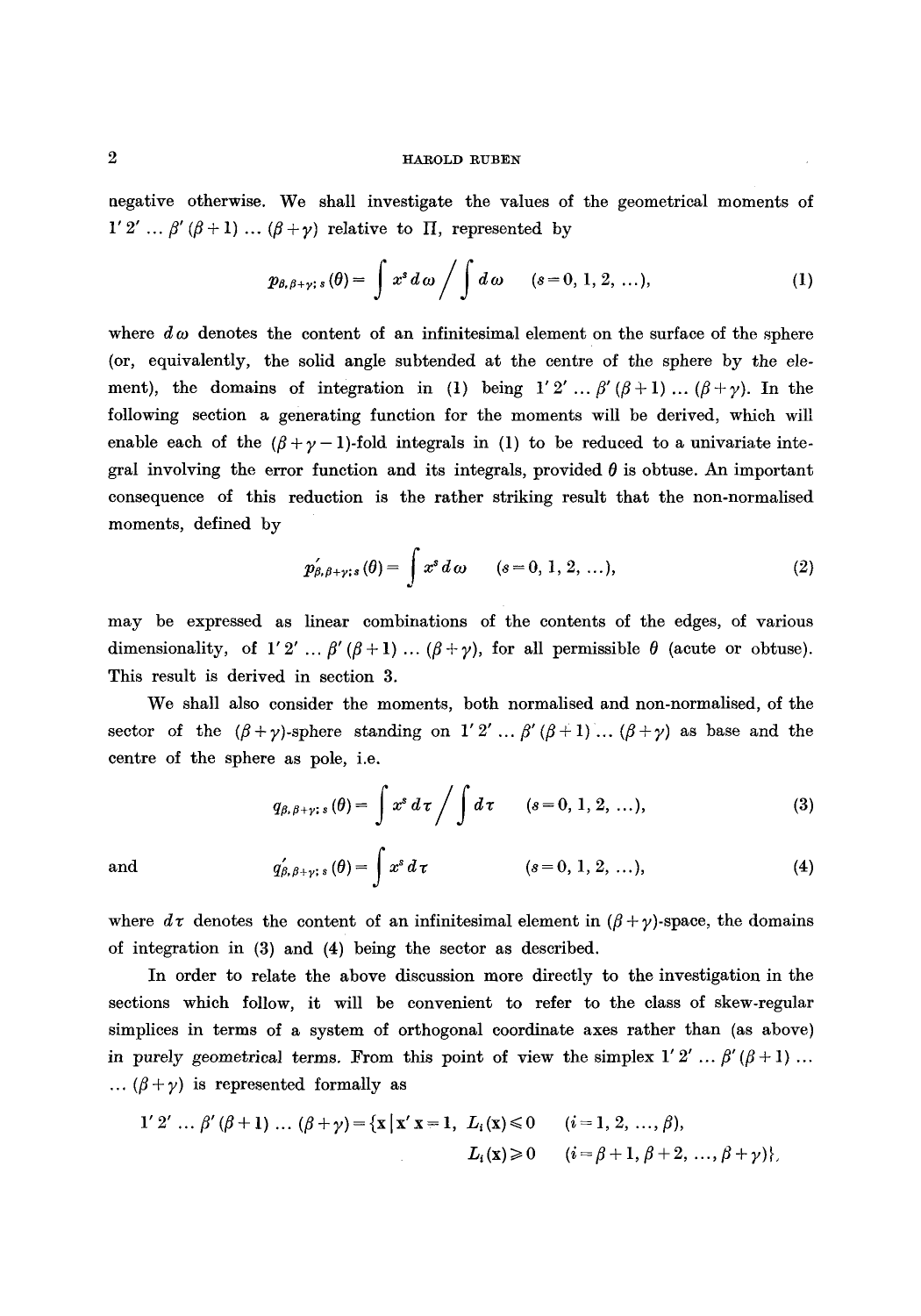in which x denotes an arbitrary point in  $(\beta + \gamma)$ -space,  $x' x = 1$  the  $(\beta + \gamma - 1)$ -dimensional surface of a unit sphere imbedded in  $(\beta + \gamma)$ -space, while  $L_1(x) = 0, \ldots, L_{\beta+\gamma}(x) = 0$ represent a sheaf of  $\beta + \gamma$  ( $\beta + \gamma - 1$ )-flats,  $\Lambda_1, \ldots, \Lambda_{\beta+\gamma}$ , through the centre of the sphere, which are inclined equally to each other at an angle  $\theta$ . Any vertex  $u$ , accented or otherwise, of the simplex  $1'2' \dots \beta'(\beta+1) \dots (\beta+\gamma)$  is a join of the line of intersection of  $\Lambda_1 \ldots, \Lambda_{u-1}, \Lambda_{u+1}, \ldots, \Lambda_{\beta+\gamma}$  with the surface of the sphere. The angle between  $\Pi$  and any of the flats  $\Lambda_i$  forming the faces  $(\beta + \gamma - 2)$ -edges) of the simplex, as measured by the angle between the oriented line joining the centre of the sphere and the centroid of the base simplex  $1\ 2\ \dots\ (\beta + \gamma)$ , in that sense, and the normal to  $\Lambda_i$ , oriented towards the simplex  $1' 2' ... \beta' (\beta + 1) ... (\beta + \gamma)$ , is

$$
\cos^{-1} \left( -\left[ \{1 - (\beta + \gamma - 1) \, \cos \, \theta \} / (\beta + \gamma) \right]^{1 \over 2} \right) \quad \text{if} \quad i = 1, 2, \, \dots, \, \beta,
$$
  
and  

$$
\pi - \cos^{-1} \left( -\left[ \{1 - (\beta + \gamma - 1) \, \cos \, \theta \} / (\beta + \gamma) \right]^{1 \over 2} \right) \quad \text{if} \quad i = \beta + 1, \, \beta + 2, \, \dots, \, \beta + \gamma
$$

Finally, in the concluding section some applications of the results of this paper to the contents of certain non-simplicial regions in hyperspherical space, to restricted multivariate normal distributions and to the distributional theory of order statistics in samples generated by a Gaussian population will be discussed briefly.

#### **2. Determination of univariate integrals for the generalised centroids**

Consider the integral defined by

$$
I\equiv I_{\beta,\beta+\gamma}(z;\,\alpha;\,\lambda)=\int\limits_{-\infty}^{\infty}e^{z\xi}\left(\frac{\alpha}{2\,\pi}\right)^{\frac{1}{2}}e^{-\frac{1}{2}\alpha\xi^2}\prod\limits_{1}^{\beta}F\left(\xi+\lambda_i\right)\prod\limits_{\beta+1}^{\beta+\gamma}\left[1-F\left(\xi+\lambda_i\right)\right]d\,\xi,\tag{5}
$$

in which the  $\lambda_i$  are real,  $\alpha$  is real and positive and the function  $F(.)$  is defined by

$$
F(\xi) = \left(\frac{1}{2\pi}\right)^{\frac{1}{2}} \int_{-\infty}^{\xi} e^{-\frac{1}{2}u^2} du.
$$
 (5.1)

It will appear subsequently that  $I_{\beta,\beta+\gamma}(z; \alpha; 0)$  is a generating function for the geometrical moments of skew-regular  $(\beta + \gamma - 1)$ -dimensional spherical simplices with angles

$$
\cos^{-1}\{-1/(1+\alpha)\}\text{ and }\pi-\cos^{-1}\{-1/(1+\alpha)\}.
$$

In order to evaluate this generating function it will be necessary first to study the more inclusive integral in (5) for arbitrary  $\lambda$ .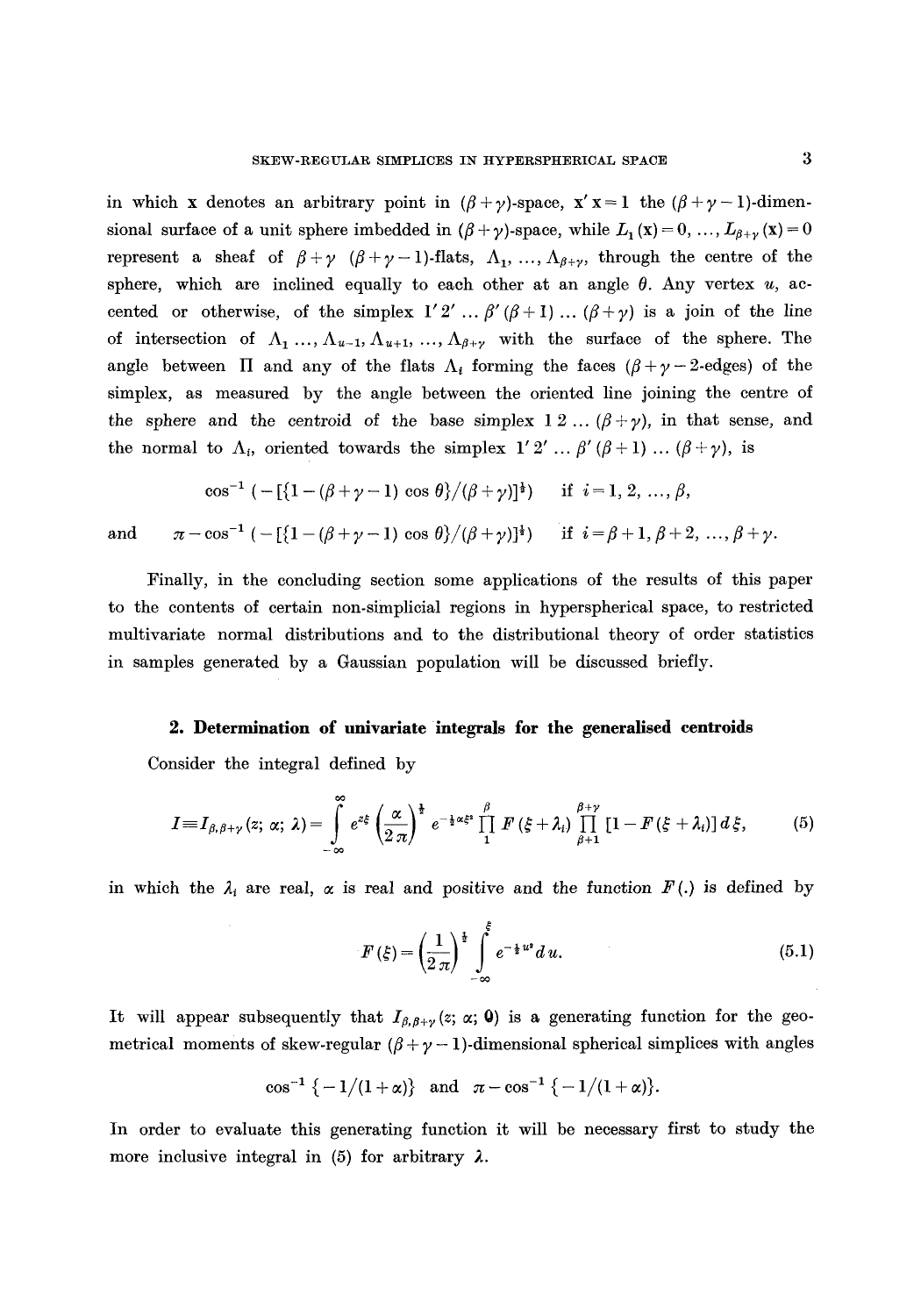On differentiation in (5) under the integral sign with respect to the  $\lambda_i$  (a stop which is easily justified), we find, after some reduction,

$$
\frac{\partial^{\beta+\gamma} I}{\partial \lambda_1 \partial \lambda_2 ... \partial \lambda_{\beta+\gamma}} = (-\gamma) \int_{-\infty}^{\infty} e^{z\xi} \left(\frac{\alpha}{2\pi}\right)^{\frac{1}{2}} e^{-\frac{1}{2}\alpha\xi^2} \prod_{1}^{\beta+\gamma} \frac{1}{(2\pi)^{\frac{1}{2}}} e^{-\frac{1}{2}(\xi+\lambda_i)^2} d\xi
$$

$$
= (-\gamma) \frac{1}{(2\pi)^{\frac{1}{2}(\beta+\gamma)}} \exp\left\{-\frac{1}{2} \left[\sum_{1}^{\beta+\gamma} \lambda_i^2 - \frac{\left(\sum_{1}^{\beta+\gamma} \lambda_i\right)^2}{\alpha+\beta+\gamma} - \frac{z \sum_{1}^{\beta+\gamma}}{\alpha+\beta+\gamma} + \frac{z^2}{2(\alpha+\beta+\gamma)}\right] \right\}
$$

$$
\cdot \int_{-\infty}^{\infty} \left(\frac{\alpha}{2\pi}\right)^{\frac{1}{2}} \exp\left\{-\frac{1}{2}(\alpha+\beta+\gamma) \left[\xi + \frac{\sum_{1}^{\beta+\gamma} \lambda_i - \theta}{\alpha+\beta+\gamma} \right]^2 \right\} d\xi,
$$

having "completed the square" with respect to  $\xi$ . Integrating out with respect to the latter variable,

$$
\frac{\partial^{\beta+\gamma} I}{\partial \lambda_1 \dots \partial \lambda_{\beta+\gamma}} = (-\gamma^{\gamma} \frac{1}{(2\pi)^{\frac{1}{2}(\beta+\gamma)}} \left(\frac{\alpha}{\alpha+\beta+\gamma}\right)^{\frac{1}{2}} \exp\left\{-\frac{1}{2}Q(\lambda) - \frac{z \sum \lambda_i}{\alpha+\beta+\gamma} + \frac{z^2}{2(\alpha+\beta+\gamma)}\right\}, \quad (6)
$$

where  $Q(\lambda)$  is the definite positive function in the  $\lambda_i$  (i=1, 2, ...,  $\beta + \gamma$ ) defined by

$$
Q(\lambda) = \sum \lambda_i^2 - \frac{(\sum \lambda_i)^2}{\alpha + \beta + \gamma}.
$$
 (6.1)

Hence,

$$
I = \frac{1}{(2\pi)^{\frac{1}{2}(\beta+\gamma)}} \left(\frac{\alpha}{\alpha+\beta+\gamma}\right)^{\frac{1}{2}} \int_{R_{\beta,\beta+\gamma}(\lambda)} \exp\left\{-\frac{1}{2}Q(t) - \frac{z\sum t_i}{\alpha+\beta+\gamma} + \frac{z^2}{2(\alpha+\beta+\gamma)}\right\} dt + \sum C_{\beta,\beta+\gamma;\,i} (z;\,\alpha;\,\lambda^{(i)}), \tag{7}
$$

where  $R_{\beta,\beta+\gamma}(\lambda)$  is the infinitely extended orthotope in  $(\beta+\gamma)$ -dimensional t-space defined by  $t_i \leq \lambda_i$   $(i=1,2, ..., \beta)$ ,  $t_i \geq \lambda_i$   $(i=\beta+1, \beta_i+2, ..., \beta+\gamma)$ , while  $\lambda^{(i)}$  is the  $(\beta+\gamma-1)$ -dimensional vector with components  $\lambda_1, \ldots, \lambda_{i-1}, \lambda_{i+1}, \ldots, \lambda_{\beta+\gamma}$ , so that  $C_{\beta,\beta+\gamma+i}$ . **Cg,** $\beta+\gamma+i$ . **Cg,** $\beta+\gamma+i$ . **Cg,**  $\beta+\gamma+i$ . **Cg,**  $\beta+\gamma+i$ . **Cg,**  $\beta+\gamma+i$ . **Cg** plete solution of the partial differential equation (6). This follows on noting that  $\sum C_{\beta,\beta+\gamma;i} (z; \alpha; \lambda^{(i)})$  is the general solution of the differential equation  $\partial^{\beta+\gamma} I/\partial \lambda_1 ...$ ...  $\partial \lambda_{\beta+\gamma}=0$ . We now establish that  $\sum C_{\beta,\beta+\gamma;i}(z;\alpha;\lambda^{(i)})$ , is identically zero. For this purpose, note that by (5)

$$
\lim_{\lambda_i \to -\infty} I = 0, \quad \text{if } i \in \{1, 2, ..., \beta\},
$$
  

$$
\lim_{\lambda_i \to +\infty} I = 0, \quad \text{if } i \in \{\beta+1, \beta+2, ..., \beta+\gamma\}
$$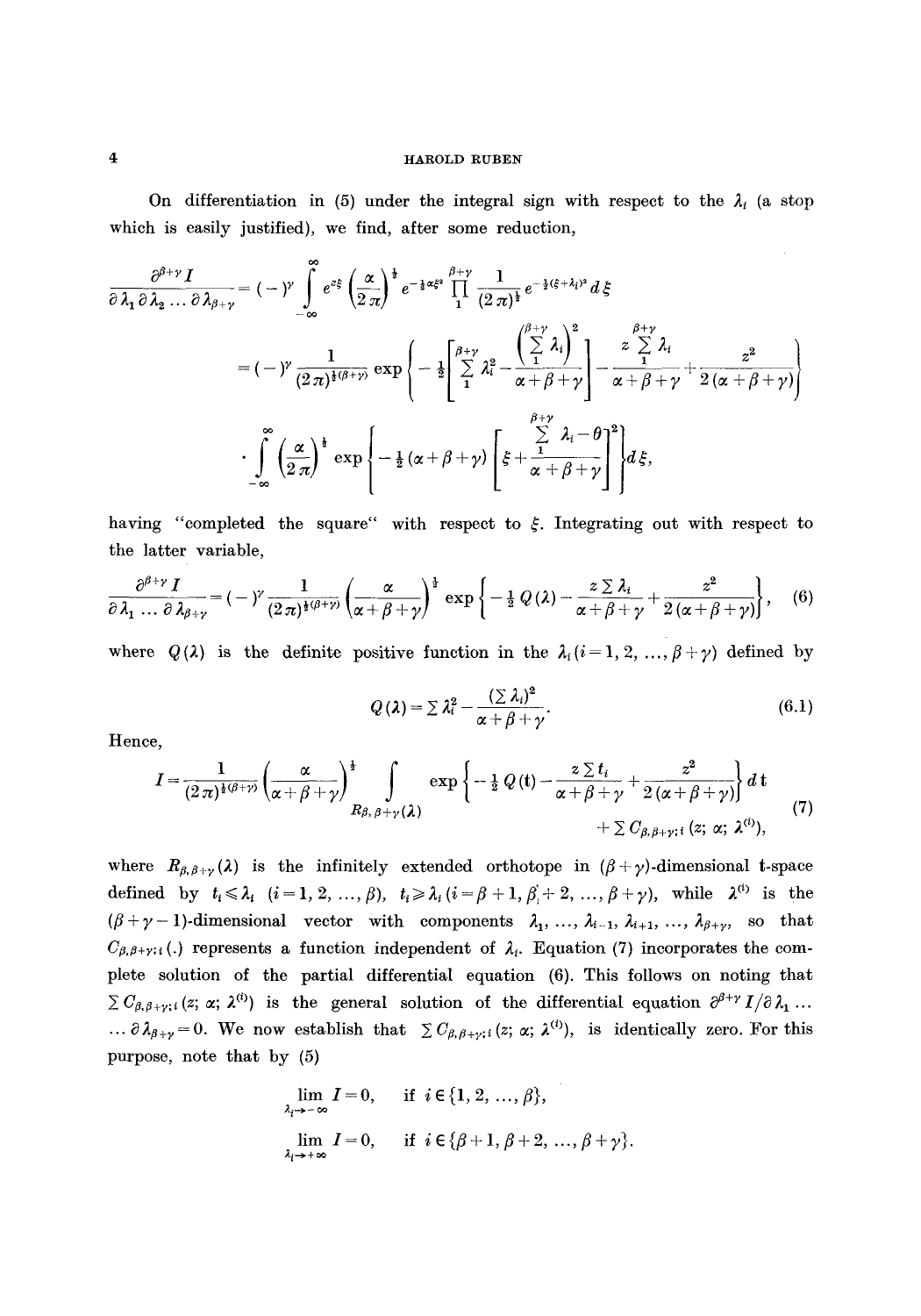For a fixed i then, let  $\lambda_i \rightarrow \mp \infty$ , according as to whether  $i \in \{1, 2, ..., \beta\}$  or  $i \in {\beta + 1, \beta + 2, ..., \beta + \gamma}$ . This yields the relationship

$$
C_{\beta,\beta+\gamma\,;\,i}\,(z;\,\alpha;\,\lambda^{(i)})+\lim_{\lambda_i\to\mp\infty}\,\sum_{j\neq i}C_{\beta,\,\beta+\gamma;\,j}(z;\,\alpha;\,\lambda^{(j)})=0,
$$

whence  $C_{\beta,\beta+\gamma;i} (z, \alpha; \lambda^{(i)})$  is expressible as a sum of functions each involving  $\beta+\gamma-2$ arguments selected from the set  $\{\lambda_1, \lambda_2, ..., \lambda_{i-1}, \lambda_{i+1}, ..., \lambda_{\beta+\gamma}\}$ . It follows that  $\sum_i C_{\beta,\beta+\gamma;i}(z;\,\alpha;\,\lambda^{(i)})$  may be expressed in the form

$$
\sum_i C_{\beta,\beta+\gamma;i}(z;\,\alpha;\,\lambda^{(i)}) = \sum_i \sum_j C_{\beta,\beta+\gamma;i,j}(z;\,\alpha;\,\lambda^{(i,j)}),
$$

where summation is extended over all distinct pairs i, j, with  $i < j$ , selected from the set  $\{1, 2, ..., \beta + \gamma\}$ , and  $\lambda^{(i,j)}$  denotes the  $(\beta + \gamma - 2)$ -dimensional vector  $(\lambda_1, ..., \lambda_{i-1},$  $\lambda_{i+1}, \ldots, \lambda_{j-1}, \lambda_{j+1}, \ldots, \lambda_{\beta+y}$ , so that  $C_{\beta,\beta+y;i,j}$ . represents a function independent of  $\lambda_i$  and  $\lambda_j$ . Similarly,

$$
\sum_i C_{\beta,\beta+\gamma;i}(z,\alpha;\lambda^{(t)}) = \sum_i \sum_j \sum_k C_{\beta,\beta+\gamma;i,j,k}(z;\alpha;\lambda^{(i,j,k)}),
$$

with  $i < j < k$ , summation being extended over all such triples from  $\{1, 2, ..., \beta + \gamma\}$ , and  $\lambda^{(i,j,k)}$  is the  $(\beta+\gamma-3)$ -dimensional vector obtained from  $\lambda$  by deleting  $\lambda_i$ ,  $\lambda_j$  and  $\lambda_k$ . The latter result is obtained by allowing fixed *pairs* of the  $\lambda_i$  to approach  $\mp \infty$ simultaneously, according as to the sets in which they are included. Proceeding in this way, the result

$$
\sum_i C_{\beta,\beta+\gamma;i}(z;\,\alpha;\,\lambda^{(i)}) = C_{\beta,\beta+\gamma;2,3,\ldots,\beta+\gamma}(z;\,\alpha;\,\lambda_1)+\cdots+C_{\beta,\beta+\gamma;1,2,\ldots,\beta+\gamma-1}(z;\,\alpha;\,\lambda_{\beta+\gamma})
$$

is deduced. On allowing  $(\beta+\gamma-1)$ -uples of the  $\lambda_i$  to approach their limiting values simultaneously it is established in the same manner as in the preceding stages that  $\sum_i C_{\beta,\beta+\gamma;i}(z;\,\alpha;\,\lambda^{(i)})$  is independent of all the  $\lambda_i$ . Finally, let the  $\lambda_i(i=1,\,2,\,\ldots,\beta+\gamma)$ approach their limiting values simultaneously. This yields the required result

$$
\sum_i C_{\beta,\beta+\gamma;i}(z;\,\alpha;\,\lambda^{(i)})\equiv 0.
$$

Set now  $\lambda = 0$  in equation (7) and use (5). Then

$$
\exp\left\{-\frac{z^2}{2\left(\alpha+\beta+\gamma\right)}\right\}\cdot I_{\beta,\beta+\gamma}\left(z;\ \alpha;\ 0\right)
$$
\n
$$
=\exp\left\{-\frac{z^2}{2\left(\alpha+\beta+\gamma\right)}\right\}\cdot\int_{-\infty}^{\infty}e^{z\xi}\left(\frac{\alpha}{2\pi}\right)^{\frac{1}{2}}e^{-\frac{1}{2}\alpha\xi^2}\left[F'(\xi)\right]^\beta\left[1-F'(\xi)\right]^\gamma d\xi\tag{8}
$$
\n
$$
=\frac{1}{(2\pi)^{\frac{1}{2}\left(\beta+\gamma\right)}}\left(\frac{\alpha}{\alpha+\beta+\gamma}\right)^{\frac{1}{2}}\int_{R_{\beta,\beta+\gamma}}\exp\left\{-\frac{1}{2}Q\left(t\right)-\frac{z\sum t_i}{\alpha+\beta+\gamma}\right\}d\,t,
$$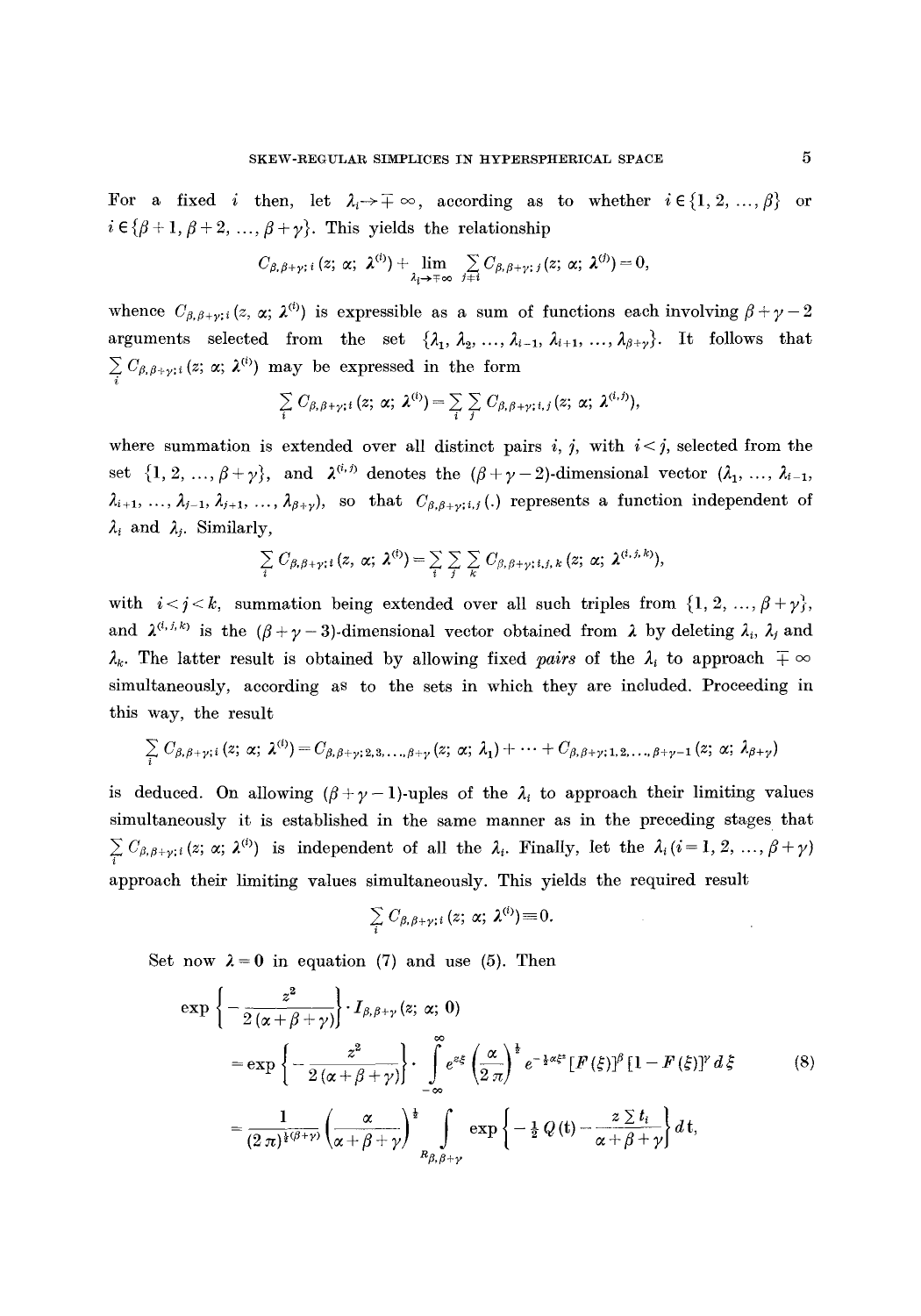where  $R_{\beta,\beta+\gamma} \equiv R_{\beta,\beta+\gamma}(0)$  is the orthant

 $t_i \leq 0$   $(i=1, 2, ..., \beta),$   $t_i \geq 0$   $(i=\beta+1, \beta+2, ..., \beta+\gamma).$ 

On differentiating the last two terms in (8) s times with respect to z at  $z=0$  and recalling that

$$
\left.\frac{d^s}{d\,z^s}\,(e^{-\frac{1}{2}z^i+z\xi})\,\right|_{z=0}=H_s(\xi),
$$

where  ${H_s(\xi)}$  is the sequence of orthogonal polynomials, normalized so that the coefficient of  $\xi^s$  in  $H_s(\xi)$  is 1, relative to the weight function  $(2\pi)^{-\frac{1}{2}} \exp(-\xi^2/2)$  for real  $\xi$ , we obtain

$$
\frac{1}{(2\pi)^{\frac{1}{2}(\beta+\gamma)}}\left(\frac{\alpha}{\alpha+\beta+\gamma}\right)^{\frac{1}{2}}\int\limits_{B_{\beta,\beta+\gamma}}e^{-\frac{1}{2}Q(t)}\left(\sum t_{i}\right)^{s}d\,t\tag{9}
$$

$$
= (-)^{s} (\alpha + \beta + \gamma)^{-\frac{1}{2}s} \int_{-\infty}^{\infty} H_s((\alpha + \beta + \gamma)^{\frac{1}{2}} \xi) \left(\frac{\alpha}{2\pi}\right)^{\frac{1}{2}} e^{-\frac{1}{4}\alpha\xi^{2}} [F(\xi)]^{\beta} [1 - F(\xi)]^{\gamma} d\xi \quad (s = 0, 1, 2, ...).
$$

Let  $\mathbf{B} = (b_{ij})$  be an arbitrary orthogonal matrix of size  $(\beta + \gamma) \times (\beta + \gamma)$  such that  $b_{\beta+\gamma,j}=(\beta+\gamma)^{-\frac{1}{2}}$  (j=1, 2, ...,  $\beta+\gamma$ ). This matrix achieves the diagonalisation of Q. On setting

we obtain

 $\hat{\mathcal{L}}_{\text{eff}}$ 

$$
\mathbf{y} = \mathbf{B} \, \mathbf{t}
$$

$$
\left(\frac{\alpha}{\alpha+\beta+\gamma}\right)^{\frac{1}{2}}\frac{(\beta+\gamma)^{\frac{1}{2}s}}{(2\pi)^{\frac{1}{2}(\beta+\gamma)}}\int\limits_{R_{\beta,\beta+\gamma}}e^{-\frac{1}{2}Q(t)}\left(\sum t_i\right)^s\,dt=\left(\frac{\alpha}{\alpha+\beta+\gamma}\right)^{\frac{1}{2}}\frac{1}{(2\pi)^{\frac{1}{2}(\beta+\gamma)}}\int\limits_{\overline{R}_{\beta,\beta+\gamma}}e^{-\frac{1}{2}y'}\mathbf{D}y\,y^s_{\beta+\gamma}\,dy,
$$

where **D** is the diagonal matrix with diagonal elements 1, 1, ..., 1,  $\alpha/(\alpha+\beta+\gamma)$ , and  $\bar{R}_{\beta,\beta+\gamma}$  is the image of  $R_{\beta,\beta+\gamma}$  under the mapping B. ( $\bar{R}_{\beta,\beta+\gamma}$  is an infinitely extended orthot0pe in y-space.) On application of the scaling transformation

$$
x=D^{\frac{1}{2}}y
$$

we obtain further

$$
\left(\frac{\alpha}{\alpha+\beta+\gamma}\right)^{\frac{1}{2}}\frac{1}{(2\pi)^{\frac{1}{2}(\beta+\gamma)}}\int\limits_{R_{\beta,\beta+\gamma}}e^{-\frac{1}{2}Q(t)}\left(\sum t_{i}\right)^{s}dt
$$
\n
$$
=\left[\frac{\alpha}{\left(\alpha+\beta+\gamma\right)(\beta+\gamma)}\right]^{-\frac{1}{2}s}\frac{1}{(2\pi)^{\frac{1}{2}(\beta+\gamma)}}\int\limits_{\overline{R}_{\beta,\beta+\gamma}}e^{-\frac{1}{2}x^{2}}x_{\beta+\gamma}^{s}dx,
$$
\n(10)

 $\bf{6}$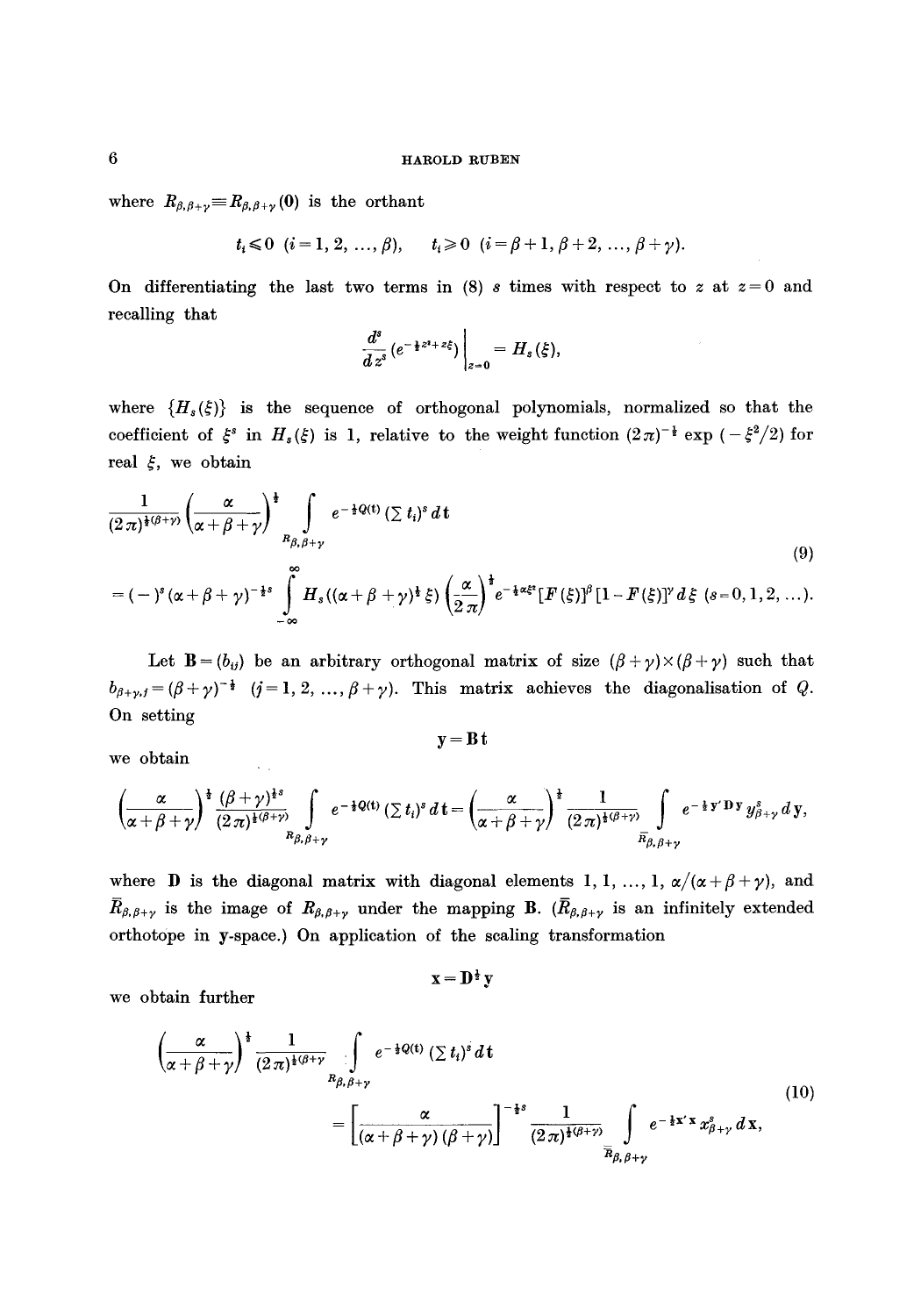where  $\overline{\overline{R}}_{\beta,\beta+\gamma}$  is the polyhedral half-cone in x-space defined by

$$
\overline{\overline{R}}_{\beta,\beta+\gamma}:\begin{cases}L_i(x)=\sum\limits_{k=1}^{\beta+\gamma-1}b_{ki}x_i+\left[\frac{\alpha(\beta+\gamma)}{\alpha+\beta+\gamma}\right]^{-\frac{1}{2}}x_{\beta+\gamma}\leqslant 0 & (i=1,2,\ldots,\beta),\\L_i(x)=\sum\limits_{k=1}^{\beta+\gamma-1}b_{ki}x_i+\left[\frac{\alpha(\beta+\gamma)}{\alpha+\beta+\gamma}\right]^{-\frac{1}{2}}x_{\beta+\gamma}\geqslant 0 & (i=\beta+1,\beta+2,\ldots,\beta+\gamma).\end{cases}
$$

Refer to the flat  $L_i(x)=0$  as  $\Lambda_i$   $(i=1,2, ..., \beta+\gamma)$ , and the angle between  $\Lambda_i$  and  $\Lambda_j$  interior to  $\overline{R}_{\beta,\beta+\gamma}$  as (i) (j + i). Then, on using the orthogonality properties of B,

$$
\cos(ij) = \pm \frac{\sum\limits_{k=1}^{\beta+\gamma-1} b_{ki} b_{kj} + \frac{\alpha+\beta+\gamma}{\alpha(\beta+\gamma)}}{\sum\limits_{k=1}^{\gamma} b_{ki}^2 + \frac{\alpha+\beta+\gamma}{\alpha(\beta+\gamma)}} = \pm \frac{-\frac{1}{\beta+\gamma} + \frac{\alpha+\beta+\gamma}{\alpha(\beta+\gamma)}}{\left(1 - \frac{1}{\beta+\gamma}\right) + \frac{\alpha+\beta+\gamma}{\alpha(\beta+\gamma)}} = \pm \frac{1}{1+\alpha},\qquad(11)
$$

according as to whether i and j are members of different sets  $\{1, 2, ..., \beta\}$ ,  $\{\beta+1, \beta+2, ..., \beta+\gamma\}$  or are both members of the same set. Finally, on transforming to polar coordinates such that  $x_{\beta+\gamma}=r \cos \phi$ , and integrating out with respect to r,

$$
\left(\frac{\alpha}{\alpha+\beta+\gamma}\right)^{\frac{1}{2}}\frac{1}{(2\pi)^{\frac{1}{2}(\beta+\gamma)}}\int_{R_{\beta,\beta+\gamma}}e^{-\frac{1}{2}Q(t)}\left(\sum t_{i}\right)^{s}dt
$$
\n
$$
=\left[\frac{\alpha}{\left(\alpha+\beta+\gamma\right)(\beta+\gamma)}\right]^{-\frac{1}{2}s}\frac{1}{(2\pi)^{\frac{1}{2}(\beta+\gamma)}}\int_{\overline{R}_{\beta,\beta+\gamma}}e^{-\frac{1}{2}r^{2}}r^{\beta+\gamma+s-1}\cos^{s}\phi\,dr\,d\omega\qquad(12)
$$
\n
$$
=\left[\frac{\alpha}{\left(\alpha+\beta+\gamma\right)(\beta+\gamma)}\right]^{-\frac{1}{2}s}\frac{1}{(2\pi)^{\frac{1}{2}(\beta+\gamma)}}2^{\frac{1}{2}(\beta+\gamma+s-2)}\,\Gamma\left(\frac{\beta+\gamma+s}{2}\right)_{1'2'\ldots\beta'(\beta+1)(\beta+\gamma)}\cos^{s}\phi\,d\omega,
$$

where  $d\omega$  denotes an infinitesimal element on the surface of the unit sphere  $x' x = 1$ , and  $1'2' ... \beta'(\beta+1)(\beta+2)...(\beta+\gamma)$  is a skew-regular simplex of the type discussed in the introductory section, with  $\theta = \cos^{-1} \{-1/(1+\alpha)\}\)$ . Combining equations (9) and (12),

$$
\int_{1' \ldots \beta'(\beta+1) \ldots(\beta+\gamma)} \cos^s \phi \, d\omega = (-)^s \left[ \frac{\alpha}{2(\beta+\gamma)} \right]^{1s} \frac{\Gamma\left(\frac{\beta+\gamma}{2}\right)}{\Gamma\left(\frac{\beta+\gamma+s}{2}\right)} \tag{13}
$$

$$
\cdot \frac{2\pi^{\frac{1}{2}(\beta+\gamma)}}{\Gamma(\frac{\beta+\gamma}{2})}\int\limits_{-\infty}^{\infty}H_s\left((\alpha+\beta+\gamma)^{\frac{1}{2}}\xi\right)\left(\frac{\alpha}{2\pi}\right)^{\frac{1}{2}}e^{-\frac{1}{2}\alpha\xi^2}\left[F\left(\xi\right)\right]^\beta\left[1-F\left(\xi\right)\right]^\gamma d\xi \qquad (s=0, 1, 2, \ldots).
$$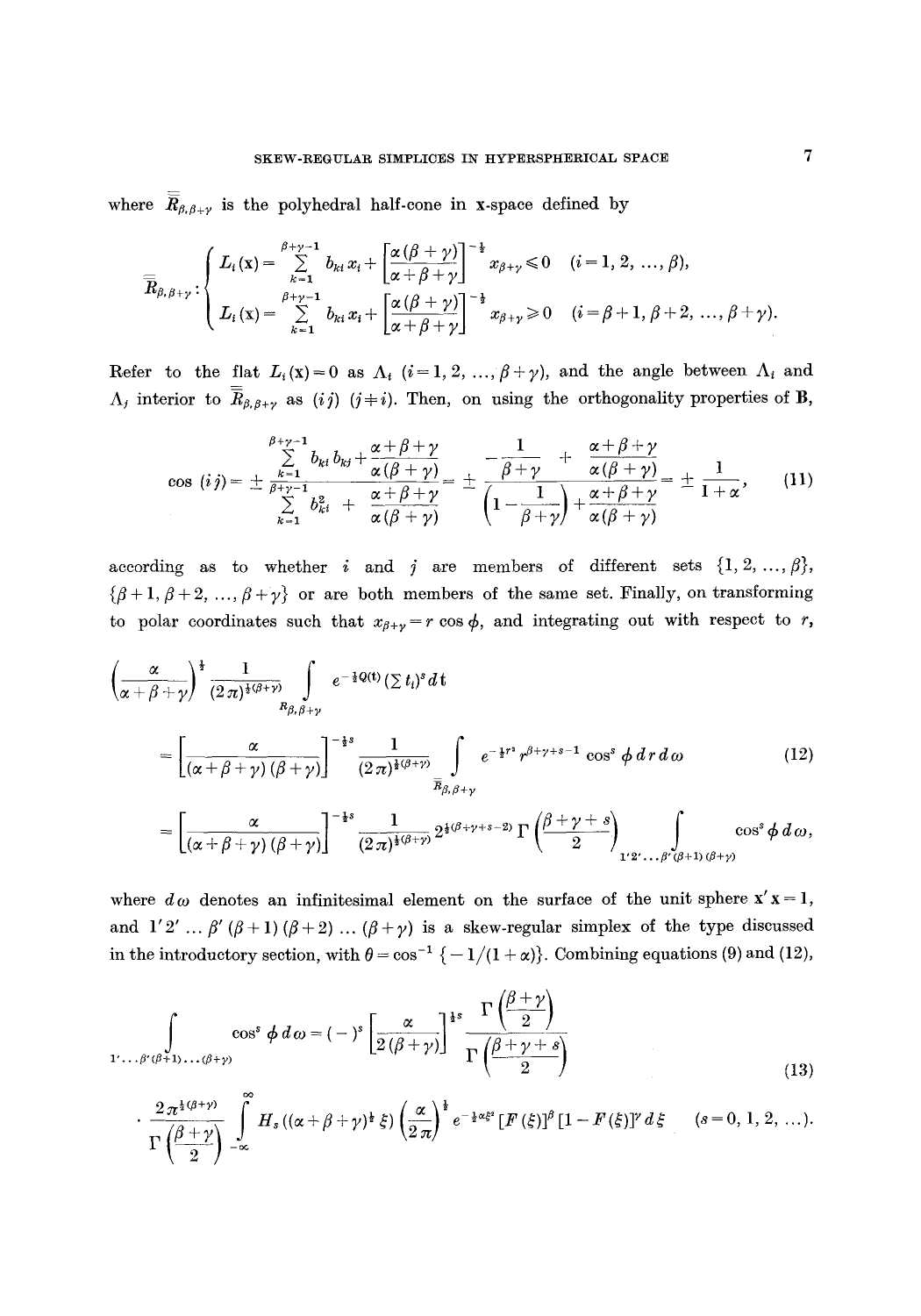It should be noted that  $\cos \phi$  is the distance of a point on the surface of a unit sphere from the flat  $\Pi$  which is equally inclined to the flats  $\Lambda_1, \ldots, \Lambda_{\beta+\gamma}$ . Therefore, in the notation of the introductory section,

$$
\int\limits_{1'\ldots\beta'(\beta+1)\ldots(\beta+\gamma)}\cos^s\phi\,d\,\omega=p'_{\beta,\beta+\gamma;s}(\theta),\tag{13.1}
$$

the non-normalized geometrical moments of the simplex  $1' \dots \beta' (\beta + 1) \dots (\beta + \gamma)$  with respect to  $\Pi$ . Equation (13) is then at the same time a formula for these moments in terms of a univariate integral involving simple functions. The normalised geometrical moments are given by

$$
p_{\beta,\beta+\gamma;s}(\theta) = \frac{p'_{\beta,\beta+\gamma;s}(\theta)}{p'_{\beta,\beta+\gamma;s}(\theta)}
$$
  
=  $(-)^{s} \left[\frac{\alpha}{2(\beta+\gamma)}\right]^{s} \frac{\Gamma\left(\frac{\beta+\gamma}{2}\right)}{\Gamma\left(\frac{\beta+\gamma+s}{2}\right)} \frac{\int\limits_{-\infty}^{\infty} H_{s}((\alpha+\beta+\gamma)^{\frac{s}{2}}\xi) e^{-\frac{1}{2} \xi^{s}} [F(\xi)]^{\beta} [1-F(\xi)]^{\gamma} d\xi}{\int\limits_{-\infty}^{\infty} e^{-\frac{1}{2} \alpha \xi^{s}} [F(\xi)]^{\beta} [1-F(\xi)]^{\gamma} d\xi}$  (14)

We remark that equations (13), (13.1) and (14) give simultaneously simple integral forms for  $q'_{\beta,\beta+\gamma;s}(\theta)$  and  $q_{\beta,\beta+\gamma;s}(\theta)$ , defined in section 1, since the latter functions are merely multiples of  $p'_{\beta,\beta+\gamma;s}(\theta)$  and  $p_{\beta,\beta+\gamma;s}(\theta)$ , respectively. In fact,

$$
q'_{\beta,\beta+\gamma;s}(\theta)=\int\limits_{0}^{1}\int\limits_{1'\ldots\beta'(\beta+1)\ldots(\beta+\gamma)}r^{s}\cos^{s}\phi\,r^{\beta+\gamma-1}\,dr\,d\,\omega=\frac{1}{\beta+\gamma+s}p'_{\beta,\beta+\gamma;s}(\theta),\qquad(15)
$$

and

$$
q_{\beta,\beta+\gamma;s}(\theta) = \frac{q'_{\beta,\beta+\gamma;s}(\theta)}{q'_{\beta,\beta+\gamma;\theta}(\theta)} = \frac{\beta+\gamma}{\beta+\gamma+s}\frac{p'_{\beta,\beta+\gamma;s}(\theta)}{p'_{\beta,\beta+\gamma;\theta}(\theta)} = \frac{\beta+\gamma}{\beta+\gamma+s}p_{\beta,\beta+\gamma;s}(\theta). \hspace{1cm} (16)
$$

## **3. Relationship of geometrical moments of simplex to contents of edges**

Define A as the shift operator which increases  $\alpha$  by 1, and B and  $\Gamma$  as the operators which decrease  $\beta$  and  $\gamma$ , respectively, by 1. Further, let

$$
P\!\equiv\!\frac{1}{\alpha}A,
$$

and 
$$
\mathbf{L} \equiv \beta \mathbf{B} - \gamma \mathbf{\Gamma}.
$$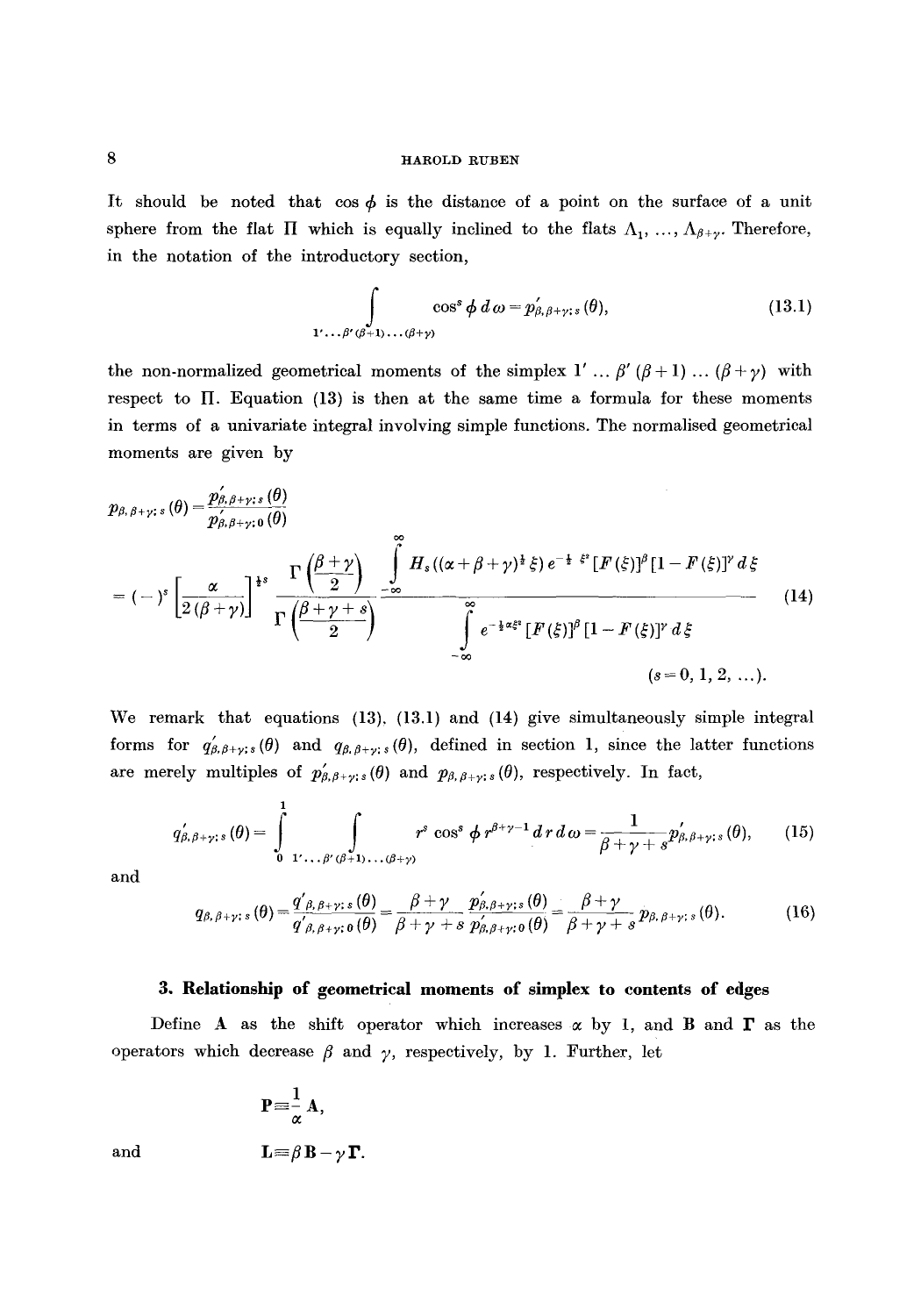Then 
$$
\mathbf{P}^m = \frac{1}{\alpha^{-(m)}} \mathbf{A}^m \qquad (m = 0, 1, 2, ...),
$$

and

$$
\mathbf{L}^m \equiv \sum_{j=0}^m \; (-j^j \binom{m}{j} \, \gamma^{(j)} \, \beta^{(m-j)} \, \mathbf{\Gamma}^j \, \mathbf{B}^{m-j} \qquad (m=0,\,1,\,2,\,\ldots),
$$

where  $u^{-(m)}$  and  $u^{(m)}$  denote the ascending and descending factorials, respectively, of degree  $m$  in  $u$ ,

$$
u^{(-0)} = 1,
$$
  
\n
$$
u^{-(m)} = u (u + 1) \dots (u + m - 1) \qquad (m = 1, 2, \dots),
$$
  
\n
$$
u^{(0)} = 1,
$$
  
\n
$$
u^{(m)} = u (u - 1) \dots (u - m + 1) \qquad (m = 1, 2, \dots).
$$

In passing, observe that  $\mathbf{L}^m$  is an annihilation operator when  $m > \beta + \gamma$ .

Define for non-negative integral s,  $\beta$  and  $\gamma$ , and for real and positive  $\alpha$ 

$$
\Psi(s; \, \alpha; \, \beta, \, \gamma) = \frac{1}{(2\,\pi)^{\frac{1}{2}\alpha}} \int\limits_{-\infty}^{\infty} \xi^s \, e^{-\frac{1}{2}\alpha\xi^s} \, [F(\xi)]^{\beta} \, [1 - F(\xi)]^{\gamma} \, d\xi,
$$

where  $F(.)$  is defined in (5.1). Integration by parts gives

$$
\Psi(s; \alpha; \beta, \gamma) = \frac{s-1}{\alpha} \Psi(s-2; \alpha; \beta, \gamma) + \mathbf{P L } \Psi(s-1; \alpha; \beta, \gamma) \qquad (s=1, 2, \ldots). \tag{17}
$$

The latter relationship may be used to prove inductively the reduction formulae

$$
\Psi (2 k + 1; \alpha; \beta, \gamma) = \sum_{i=0}^{k} a_{2k+1,2i+1}(\alpha) (\mathbf{P} \mathbf{L})^{2i+1} \Psi (0; \alpha; \beta, \gamma),
$$
  

$$
\Psi (2 k; \alpha; \beta, \gamma) = \sum_{i=0}^{k} a_{2k,2i}(\alpha) (\mathbf{P} \mathbf{L})^{2i} \Psi (0; \alpha; \beta, \gamma),
$$
 (18)

where the  $a$ 's are rational functions satisfying the recursion relationships

$$
\begin{aligned} a_{2k+2,2i}\left(\alpha\right) = & \frac{2\,k+1}{\alpha}\,a_{2k,2i}\left(\alpha\right) + a_{2k+1,2i-1}\left(\alpha+1\right) \qquad (i=1,\,2,\,\ldots\,k),\\ a_{2k+3,2i+1}\left(\alpha\right) = & \frac{2\,k+2}{\alpha}\,a_{2k+1,2i+1}\left(\alpha\right) + a_{2k+2,2i}\left(\alpha+1\right) \qquad (i=0,\,1,\,2,\,\ldots\,k), \end{aligned}
$$

and

$$
a_{2k+2,0}(\alpha) = 1.3.5 \dots (2 k + 1) / \alpha^{k+1},
$$
  

$$
a_{2k+2,2k+2}(\alpha) = 1 = a_{2k+3,2k+3}(\alpha).
$$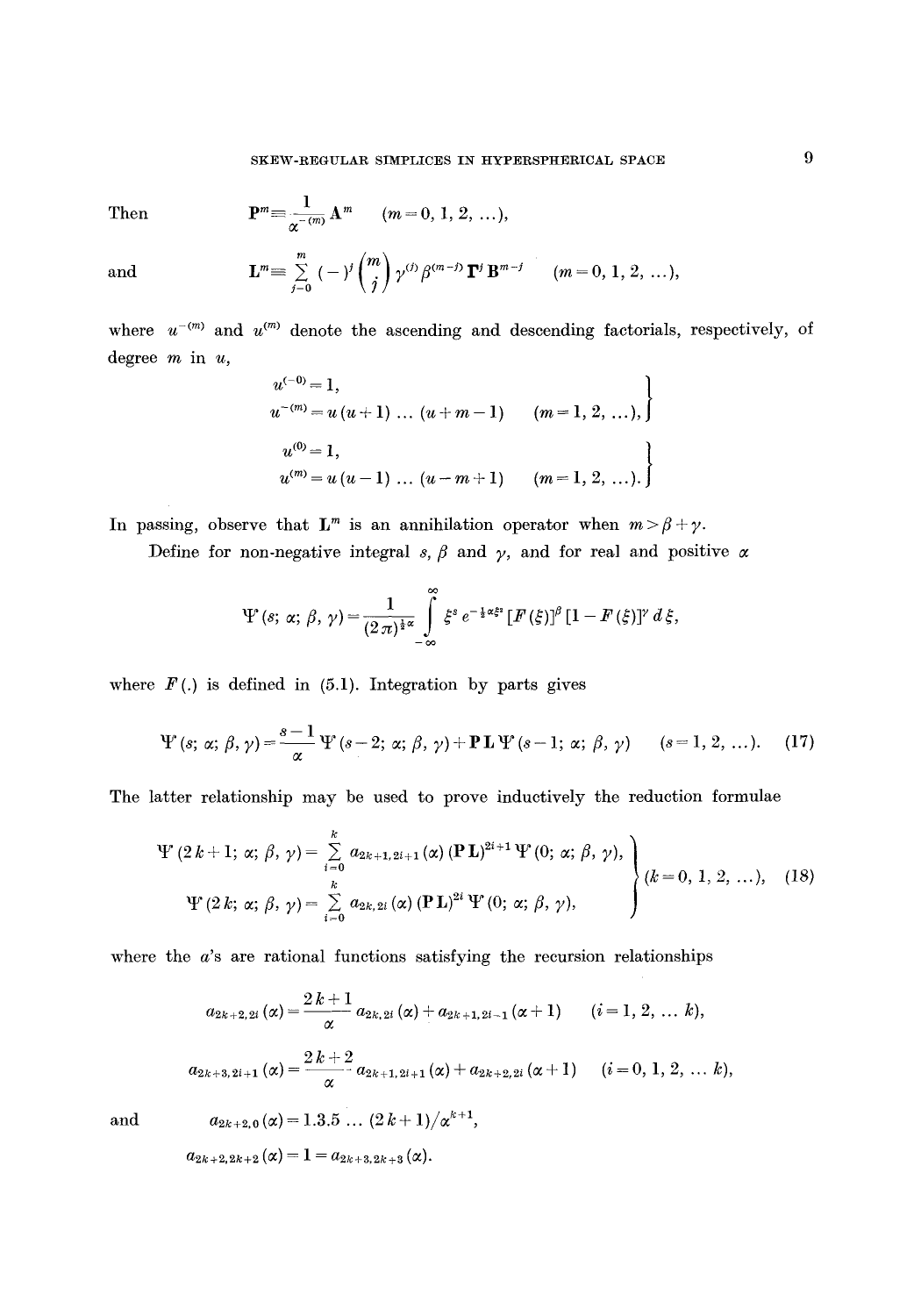The above reduction formulae for the  $\Psi$ -functions have been derived elsewhere [6] together with explicit expressions for the coefficients  $a_{p,q}(\alpha)$  as far as  $a_{10,10}(\alpha)$ . For convenience, and in order to render this paper completely self-contained, we state here the explicit forms of the coefficients as far as  $a_{6, 6}(\alpha)$ :

$$
a_{0,0}(x) = 1.
$$
  
\n
$$
a_{1,1}(x) = 1.
$$
  
\n
$$
a_{2,0}(x) = \frac{1}{\alpha}, a_{2,2}(x) = 1.
$$
  
\n
$$
a_{3,1}(x) = \frac{2}{\alpha} + \frac{1}{\alpha + 1}, a_{3,3}(x) = 1.
$$
  
\n
$$
a_{4,0}(x) = \frac{3}{\alpha^2}, a_{4,2}(x) = \frac{3}{\alpha} + \frac{2}{\alpha + 1} + \frac{1}{\alpha + 2}, a_{4,4}(x) = 1.
$$
  
\n
$$
a_{5,1}(x) = \frac{4}{\alpha} \left(\frac{2}{\alpha} + \frac{1}{\alpha + 1}\right) + \frac{3}{(\alpha + 1)^2}, a_{5,3}(x) = \frac{4}{\alpha} + \frac{3}{\alpha + 1} + \frac{2}{\alpha + 2} + \frac{1}{\alpha + 3}, a_{5,5}(x) = 1.
$$
  
\n
$$
a_{6,0}(x) = \frac{15}{\alpha^3}, a_{6,2}(x) = \frac{5}{\alpha} \left(\frac{3}{\alpha} + \frac{2}{\alpha + 1} + \frac{1}{\alpha + 2}\right) + \frac{4}{\alpha + 1} \left(\frac{2}{\alpha + 1} + \frac{1}{\alpha + 2}\right) + \frac{3}{(\alpha + 2)^2}.
$$
  
\n
$$
a_{6,4}(x) = \frac{5}{\alpha} + \frac{4}{\alpha + 1} + \frac{3}{\alpha + 2} + \frac{2}{\alpha + 3} + \frac{1}{\alpha + 4}, a_{6,6}(x) = 1.
$$

Let  $V_{\beta,\beta+\gamma}(\theta)$  denote the relative content of the simplex

$$
1' 2' \dots \beta'(\beta + 1) (\beta + 2) \dots (\beta + \gamma), \text{ i.e.}
$$
  

$$
V_{\beta, \beta + \gamma}(\theta) = \int_{1' \dots \beta'(\beta + 1) \dots (\beta + \gamma)} d\omega / \frac{2 \pi^{1(\beta + \gamma)}}{\Gamma\left\{\frac{1}{2}(\beta + \gamma)\right\}}.
$$

Then, by  $(13)$ , on setting  $s=0$ ,

$$
V_{\beta,\beta+\gamma}(\theta) = \int\limits_{-\infty}^{\infty} \left(\frac{\alpha}{2\,\pi}\right)^{\frac{1}{2}} e^{-\frac{1}{4}\alpha\xi^2} \left[F(\xi)\right]^\beta \left[1 - F(\xi)\right]^\gamma d\xi = \alpha^{\frac{1}{2}}\,(2\,\pi)^{\frac{1}{2}(\alpha-1)}\,\Psi\left(0;\,\alpha;\,\beta,\,\gamma\right). \tag{19}
$$

On substitution for  $\Psi(0; \alpha; \beta, \gamma)$  in (18) by means of (19),

$$
\Psi(2k+1; \alpha; \beta, \gamma) = \sum_{i=0}^{k} a_{2k+1, 2i+1}(\alpha) \frac{1}{(2\pi)^{i+\frac{1}{4}\alpha}(\alpha+2i+1)^{\frac{1}{4}}\alpha^{-(2i+1)}} \mathbf{L}^{2i+1} V_{\beta, \beta+\gamma} \left(\cos^{-1}\left(-\frac{1}{\alpha+2i+2}\right)\right) (20)
$$
\n
$$
(k=0, 1, 2, \ldots),
$$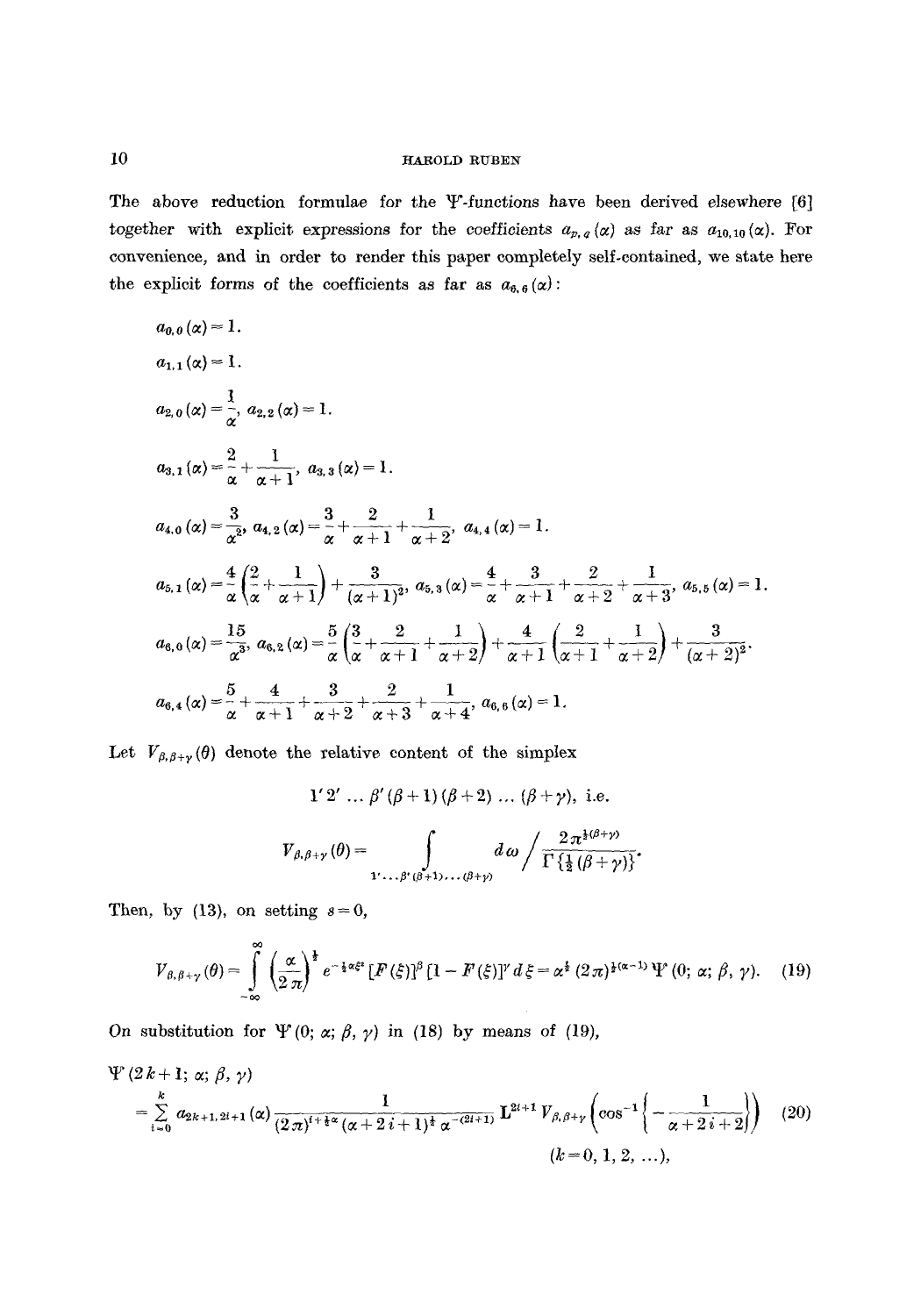$$
\Psi(2 k; \alpha; \beta, \gamma) = \sum_{i=0}^{k} a_{2k, 2i}(\alpha) \frac{1}{(2\pi)^{i + \frac{1}{2}(\alpha - 1)} (\alpha + 2i)^{\frac{1}{2}} \alpha^{-2i}} \mathbf{L}^{2i} V_{\beta, \beta + \gamma} \left(\cos^{-1}\left(-\frac{1}{\alpha + 2i + 1}\right)\right) \qquad (21)
$$
  
\n
$$
(k = 0, 1, 2, ...).
$$

Equations (20) and (21) may now be used in (14) to derive the required relationship. For this purpose, let  $\bar{u}$ 

$$
H_{2m+1}(\xi) = \sum_{j=0}^{m} c_{2m+1,2j+1} \xi^{2j+1} \qquad (m = 0, 1, 2, ...),
$$

$$
H_{2m}(\xi) = \sum_{j=0}^{m} c_{2m,2j} \xi^{2j} \qquad (m = 0, 1, 2, ...),
$$

$$
c_{2m+1,2j+1} = (-)^{m-j} \frac{(2 \, m+1)^{(2m-2j)}}{2^{m-j} (m-j)!}, \quad c_{2m,2j} = (-)^{m-j} \frac{(2 \, m)^{(2m-2j)}}{2^{m-j} (m-j)!}.
$$

We then obtain

$$
p_{\beta,\beta+\gamma;2m+1}\left(\cos^{-1}\left(-\frac{1}{1+\alpha}\right)\right) = -\left(\frac{\alpha}{2(\beta+\gamma)}\right)^{m+1}\left\{\frac{(\beta+\gamma)(\alpha+\beta+\gamma)}{\pi}\right\}^{\frac{1}{2}}\frac{\Gamma\left(\frac{\beta+\gamma}{2}\right)}{\Gamma\left(\frac{\beta+\gamma+1}{2}+m\right)}
$$
\n
$$
T_{\gamma} = \sqrt{(\alpha-\gamma+\beta+\gamma)}\mathbf{I}^{2i+1}\mathbf{V}_{\gamma} = \left(\cos^{-1}\left(-\frac{1}{2}\right)\right)
$$
\n(22)

$$
\cdot \sum_{i=0}^{\min{\{m, \lfloor\frac{1}{2}(\beta+\gamma-1)\rfloor\}}}} \frac{T_{2m+1,i}(\alpha;\, \alpha+\beta+\gamma) \, \mathbf{L}^{2i+1} \, V_{\beta,\beta+\gamma} \left(\cos^{-1}\left\{-\frac{1}{2\,i+2+\alpha}\right\}\right)}{(2\,\pi)^i \, (2\,i+1+\alpha)^{\frac{1}{2}} \, \alpha\, (\alpha+1)\, \dots \, (\alpha+2\,i) \, V_{\beta,\beta+\gamma} \left(\cos^{-1}\left\{-\frac{1}{1+\alpha}\right\}\right)} \quad (m=0,\,1,\,2,\,\dots),
$$

and

$$
p_{\beta,\beta+\gamma;2m} \left(\cos^{-1}\left\{-\frac{1}{1+\alpha}\right\}\right) = \left(\frac{\alpha}{2\left(\beta+\gamma\right)}\right)^m \sqrt{\alpha} \frac{\Gamma\left(\frac{\beta+\gamma}{2}\right)}{\Gamma\left(\frac{\beta+\gamma}{2}+m\right)} \qquad (23)
$$
\n
$$
\sum_{i=0}^{\min\{m,\lfloor\frac{1}{2}\left(\beta+\gamma\right)\rfloor\}} \frac{T_{2m,i} \left(\alpha;\ \alpha+\beta+\gamma\right) \mathbf{I}^{2i} \ V_{\beta,\beta+\gamma} \left(\cos^{-1}\left(-\frac{1}{2\,i+1+\alpha}\right)\right)}{\left(2\,\pi\right)^i \left(2\,i+\alpha\right)^{\frac{1}{2}} \alpha\left(\alpha+1\right) \ \dots \ \left(\alpha+2\,i-1\right) \ V_{\beta,\beta+\gamma} \left(\cos^{-1}\left(-\frac{1}{1+\alpha}\right)\right)} \tag{23}
$$

where the T-functions are polynomials defined by

$$
T_{2m+1, i} (\alpha; x) = \sum_{j=i}^{m} c_{2m+1, 2j+1} a_{2j+1, 2i+1} (\alpha) x^{j} \quad (m = 0, 1, 2, ...),
$$
  

$$
T_{2m, i} (\alpha; x) = \sum_{j=i}^{m} c_{2m, 2j} a_{2j, 2i} (\alpha) x^{j} \quad (m = 0, 1, 2, ...).
$$

2 -- 603807. *Acta mathematica.* 103. Imprim6 le 17 mars 1960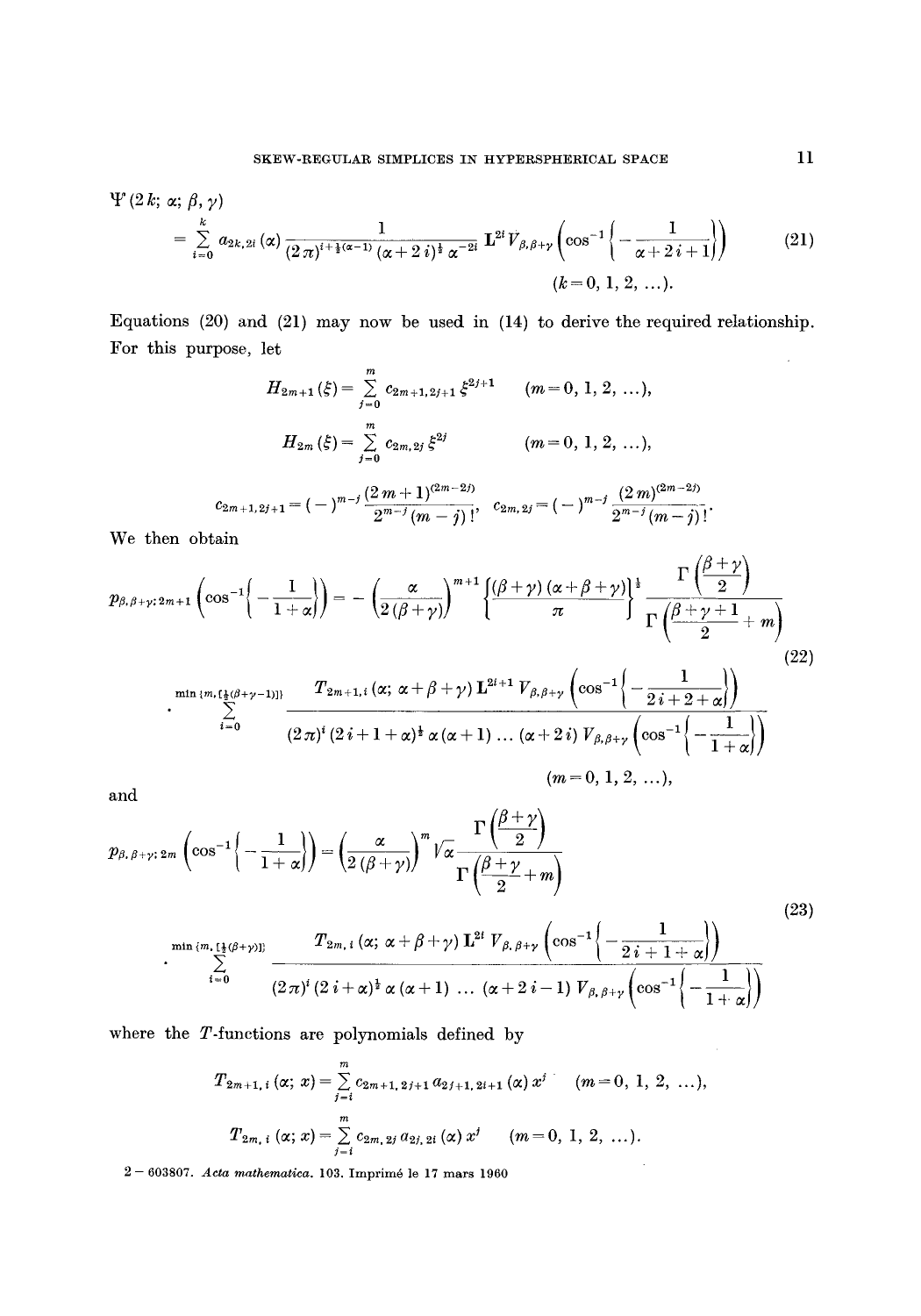(The upper limits of summation in (22) and (23) follow from the fact that  $L' = 0$ , for all positive integral  $r > \beta + \gamma$ .) Equations (22) and (23) provide the fundamental relationships sought after.

In particular, for  $\gamma=0$ , the moments of a regular ( $\beta-1$ )-dimensional spherical simplex are given by  $\overline{1}$ 

$$
p_{\beta,\beta;2m+1}\left(\cos^{-1}\left\{-\frac{1}{1+\alpha}\right\}\right) = -\left(\frac{\alpha}{2\beta}\right)^{m+1}\left\{\frac{\beta(\alpha+\beta)}{\pi}\right\}^{\frac{1}{2}}\frac{\Gamma\left(\frac{\beta}{2}\right)}{\Gamma\left(\frac{\beta+1}{2}+m\right)}
$$
\n
$$
\min\left(\sum_{i=0}^{m,[\frac{1}{2}(\beta-1)]]}\frac{T_{2m+1,i}(\alpha;\alpha+\beta)\beta(\beta-1)...(\beta-2i)V_{\beta-2i-1,\beta-2i-1}\left(\cos^{-1}\left\{-\frac{1}{2i+2+\alpha}\right\}\right)}{(2\pi)^{i}(2i+1+\alpha)^{\frac{1}{2}}\alpha(\alpha+1)...(\alpha+2i)V_{\beta,\beta}\left(\cos^{-1}\left\{-\frac{1}{1+\alpha}\right\}\right)}
$$
\n
$$
p_{\beta,\beta;2m}\left(\cos^{-1}\left\{-\frac{1}{1+\alpha}\right\}\right) = \left(\frac{\alpha}{2\beta}\right)^{m}\sqrt{\alpha}\frac{\Gamma\left(\frac{\beta}{2}\right)}{\Gamma\left(\frac{\beta}{2}+m\right)}
$$
\n
$$
\min\left(\sum_{i=0}^{m,[\frac{1}{2}(\beta)]}\frac{T_{2m,i}(\alpha;\alpha+\beta)\beta(\beta-1)...(\beta-2i+1)V_{\beta-2i,\beta-2i}\left(\cos^{-1}\left\{-\frac{1}{2i+1+\alpha}\right\}\right)}{(2\pi)^{i}(2i+\alpha)^{\frac{1}{2}}\alpha(\alpha+1)...(\alpha+2i-1)V_{\beta,\beta}\left(\cos^{-1}\left\{-\frac{1}{1+\alpha}\right\}\right)}
$$
\n(25)

$$
(m = 0, 1, 2, ...).
$$

The general spherical simplices of dimensionality 0, 1, 2, 3 .... are respectively a point, an arc of a circle, a spherical triangle, a spherical tetrahedron, etc. The content of the general spherical simplex of arbitrary dimensionality was first investigated in a series of classic and remarkable papers by Schläfli [7] who derived a fundamental differential recursion relationship for the content. (For further work on this problem see Hoppe [4], Richmond [5], Coxeter [1], [2], Sommerville [8], Ruben [6], and Van der Vaart [9], [10].) The content of a spherical triangle on the surface of a unit sphere is given by its spherical excess, but for simpliees of dimensionalities greater than 2 the contents cannot be expressed in terms of elementary functions. However, for the special case of skew-regular simplices the following simple reeursion relationships may be derived using Schläfli's relationship (Ruben, [6])

$$
\frac{d}{d\theta}V_{\beta,\beta+\gamma}(\theta) = \frac{1}{4\pi}\mathbf{L}^2 V_{\beta,\beta+\gamma}\left(\cos^{-1}\left(\frac{\cos\theta}{1-2\cos\theta}\right)\right). \tag{26}
$$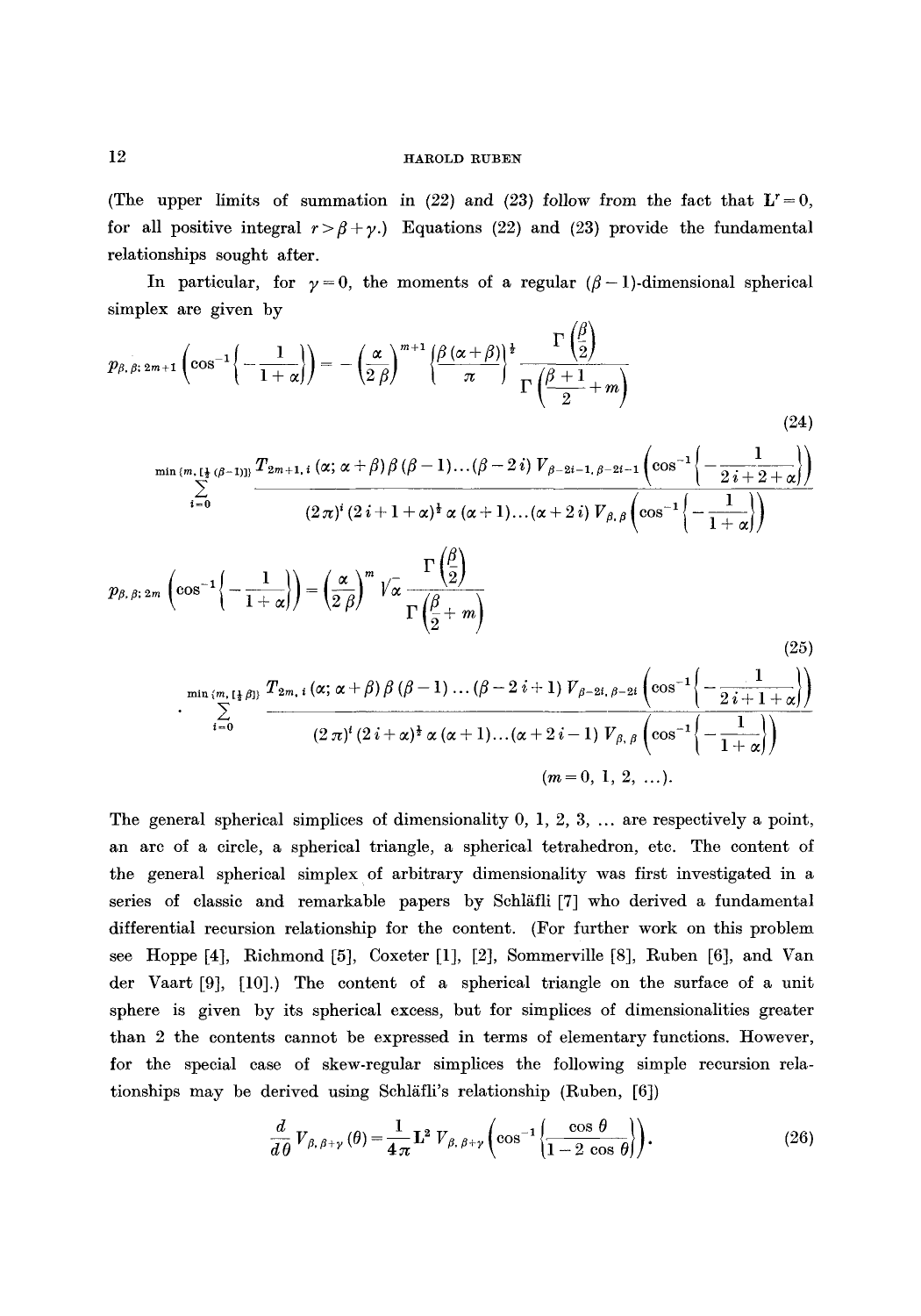Tables of the contents of regular simplices for dimensionalities up to and including 48 and for various angles  $\theta$  are available in [6].

As a simple application of our formulae, the distance of the centroid of a regular simplex from the centre of the corresponding sphere is

$$
p_{\beta,\beta;1}\left(\cos^{-1}\left(-\frac{1}{1+\alpha}\right)\right) = -\frac{1}{2}\frac{\beta(\alpha+\beta)}{(1+\alpha)\pi} \frac{\Gamma\left(\frac{\beta}{2}\right)}{\Gamma\left(\frac{\beta+1}{2}\right)} \frac{V_{\beta-1,\beta-1}\left(\cos^{-1}\left\{-\frac{1}{2+\alpha}\right\}\right)}{V_{\beta,\beta}\left(\cos^{-1}\left\{-\frac{1}{1+\alpha}\right\}\right)}
$$
(27)  

$$
(\beta=1, 2, ...).
$$

Thus, trivially,  $(1)$ 

$$
p_{3,\,3;\,1}\left(\cos^{-1}\!\!\left\{-\frac{1}{1+\alpha}\right\}\right)\!=-\frac{1}{2}\!\left\{\! \frac{3\,(\alpha+3)}{1+\alpha}\!\right\}^{\frac{1}{2}}\frac{\cos^{-1}\!\left(\!-\frac{1}{2+\alpha}\!\right)}{3\,\cos^{-1}\!\left(-\frac{1}{1+\alpha}\!\right)\!-\!\pi}.
$$

Since, for arbitrary  $\theta$ ,

$$
\mathbf{L}^{k} V_{\beta, \beta + \gamma}(\theta) = \sum_{j=0}^{k} (-j^{j} {m \choose j} \mathbf{B}^{m-j} \mathbf{\Gamma}^{j} V_{\beta, \beta + \gamma}(\theta)
$$
  
= 
$$
\sum_{j=0}^{k} (-j^{j} {m \choose j} \beta^{(m-j)} \gamma^{(j)} V_{\beta - (m-j), \beta + \gamma - m}(\theta),
$$

the numerators in equations  $(22)$  and  $(23)$  are linear functions of contents of skewregular simplices of various dimensionalities. However, in order to provide a more significant geometrical interpretation of (22) and (23) we shall now demonstrate that these simplices are, in fact, the edges of various dimensionalities of the simplex  $1' 2' \ldots \beta' (\beta + 1) (\beta + 2) \ldots (\beta + \gamma)$ . For this purpose, the following subsidiary two theorems must first be proved:

THEOREM I. Let  $1' 2' ... \beta' (\beta + 1) (\beta + 2) ... (\beta + \gamma)$  *be a skew-regular simplex in*  $(\beta + \gamma - 1)$ -dimensional spherical space, demarcated by a sheaf of  $\beta + \gamma$  ( $\beta + \gamma - 1$ )-flats,  $\Lambda_1, \ldots, \Lambda_{\beta+\gamma}$ , with its  $(\beta+\gamma)(\beta+\gamma-1)/2$  angles given by

> $(\sigma \tau) = \theta$ ,  $\sigma$ ,  $\tau$  *both accented or both unaccented vertices*  $(\sigma \pm \tau)$ ,  $=\pi - \theta$ , one vertex accented and the other unaccented.

<sup>(1) &</sup>quot;Trivially" from the point of view of our formulae, but even this formula is by no means easy to derive by direct integration.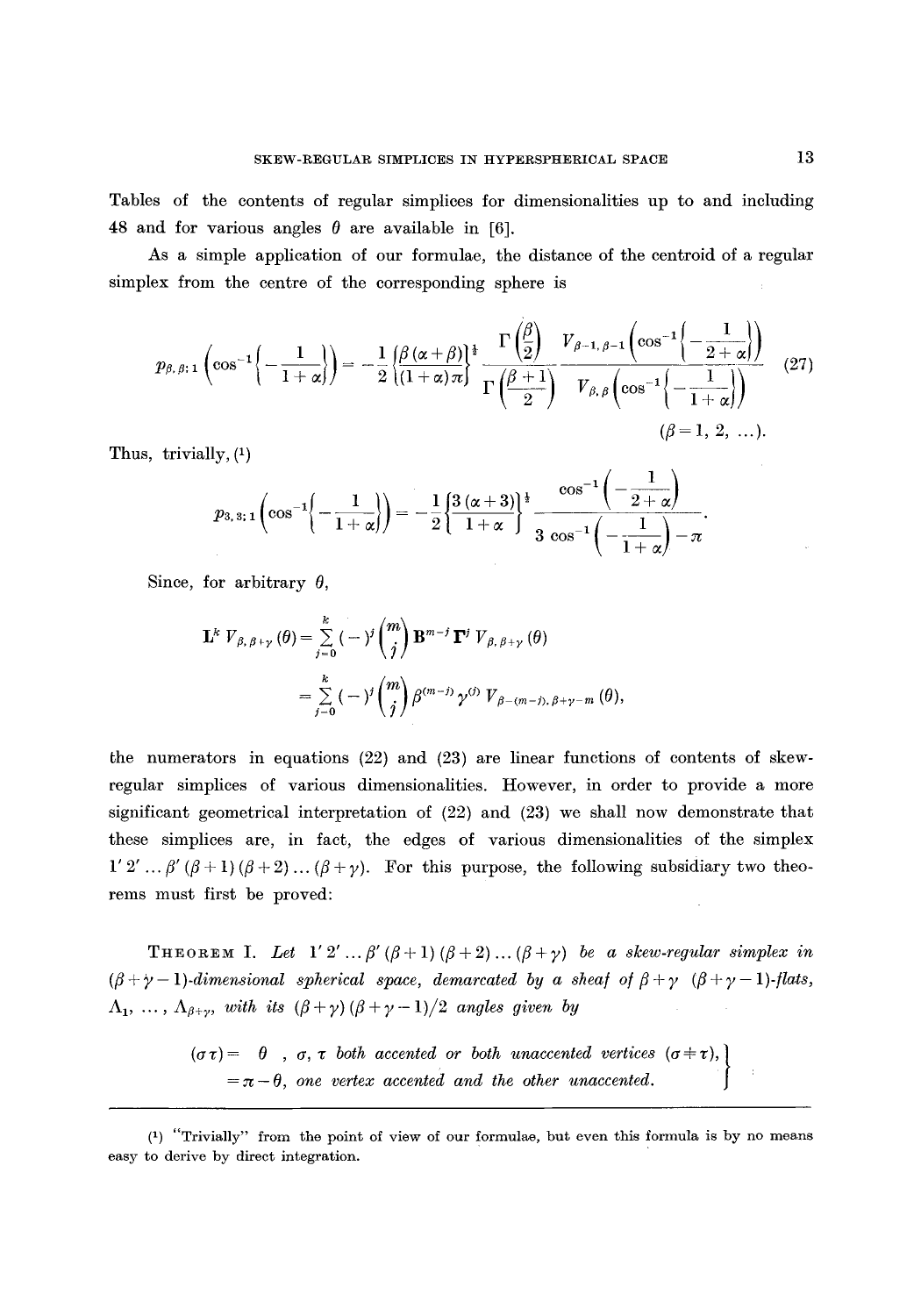*Let*  $\{r'_1, r'_2, ..., r'_{k-j}\}$  and  $\{s_1, s_2, ..., s_j\}$  be arbitrary subsets of  $\{1', 2', ..., \beta'\}$  and  $\{\beta + 1, \beta + 2, \ldots, \beta + \gamma\},$  respectively, and let the complements of the latter subsets rela*tive to the sets from which they are selected be*  $\{t'_1, t'_2, ..., t'_{\beta-(k-i)}\}$  *and*  $\{u_1, u_2, ..., u_{\gamma-i}\}.$ *Then the*  $(\beta + \gamma - 1 - k)$ -dimensional edge

$$
t'_1 \ldots t'_{\beta-(k-j)} u_1 \ldots u_{\gamma-j} \equiv \overline{r'_1 \ldots r'_{k-j} s_1 \ldots s_j},
$$

*formed jointly by the k flats*  $\Lambda_r$ , ...,  $\Lambda_{r_{k-j}}, \Lambda_{s_1}, \ldots, \Lambda_{s_j}$ , is itself a skew-regular simplex *with its*  $(\beta + \gamma - k)(\beta + \gamma - k - 1)/2$  *angles given by* 

$$
\overline{(r'_1 \dots r'_{k-1} s_1 \dots s_j} p q) = \phi_k(\theta), \ p, q \text{ both } accelerated \text{ or both } unaccented } (p+q),
$$
  
=  $\pi - \phi_k(\theta)$ , one vertex accented and the other unaccented, (28)

*where p, q, are to be chosen from the set*  $\{t'_1, \ldots, t'_{\beta-(k-j)}, u_1, \ldots, u_{\gamma-j}\}$ , and  $\phi_k(\theta)$  = cos<sup>-1</sup> {cos  $\theta/(1-k \cos \theta)$ }  $(k=0, 1, 2, ..., \beta+\gamma)$ .

*Proof.* Schläfli has shown in [7] that the angles of the edges of any spherical simplex may be expressed in terms of the determinants of certain bordered matrices with the angle-cosines of the simplex as elements. In fact, quite generally,

$$
\cos \overline{(r'_1 \dots s_j p q)} = -\frac{\Delta \left(\begin{array}{c} p \\ q \end{array} r'_1 \dots s_j \right)}{\{\Delta (p \ r'_1 \dots s_j) \Delta (q \ r'_1 \dots s_j)\}^{\frac{1}{2}}},\tag{29}
$$

with

$$
\Delta \begin{pmatrix} p_{r_1} & \cdots & -\cos(p_{r_1}r_2) & \cdots & -\cos(p_{r_{k-j}}) & -\cos(p_{s_1}) & \cdots & -\cos(p_{s_j}) \\ -\cos(r_1'q) & 1 & \cdots & -\cos(r_1'r_{k-j}) & -\cos(r_1's_1) & \cdots & -\cos(r_1's_j) \\ \vdots & \vdots & \vdots & \vdots & \vdots & \vdots & \vdots & \vdots \\ -\cos(r_{k-j}'q) & -\cos(r_{k-j}'r_1) & \cdots & 1 & -\cos(r_{k-j}'s_1) & \cdots & -\cos(r_{k-j}'s_j) \\ -\cos(s_1q) & -\cos(s_1r_1) & \cdots & -\cos(s_1r_{k-j}) & 1 & \cdots & -\cos(s_1s_j) \\ -\cos(s_2q) & -\cos(s_2r_1) & \cdots & -\cos(s_2r_{k-j}') & -\cos(s_2s_1) & 1 & -\cos(s_2s_j) \\ \vdots & \vdots & \vdots & \vdots & \vdots & \vdots & \vdots \\ -\cos(s_jq) & -\cos(s_jr_1) & \cdots & -\cos(s_jr_{k-j}') & -\cos(s_js_1) & \cdots & 1 \end{pmatrix},\tag{29.1}
$$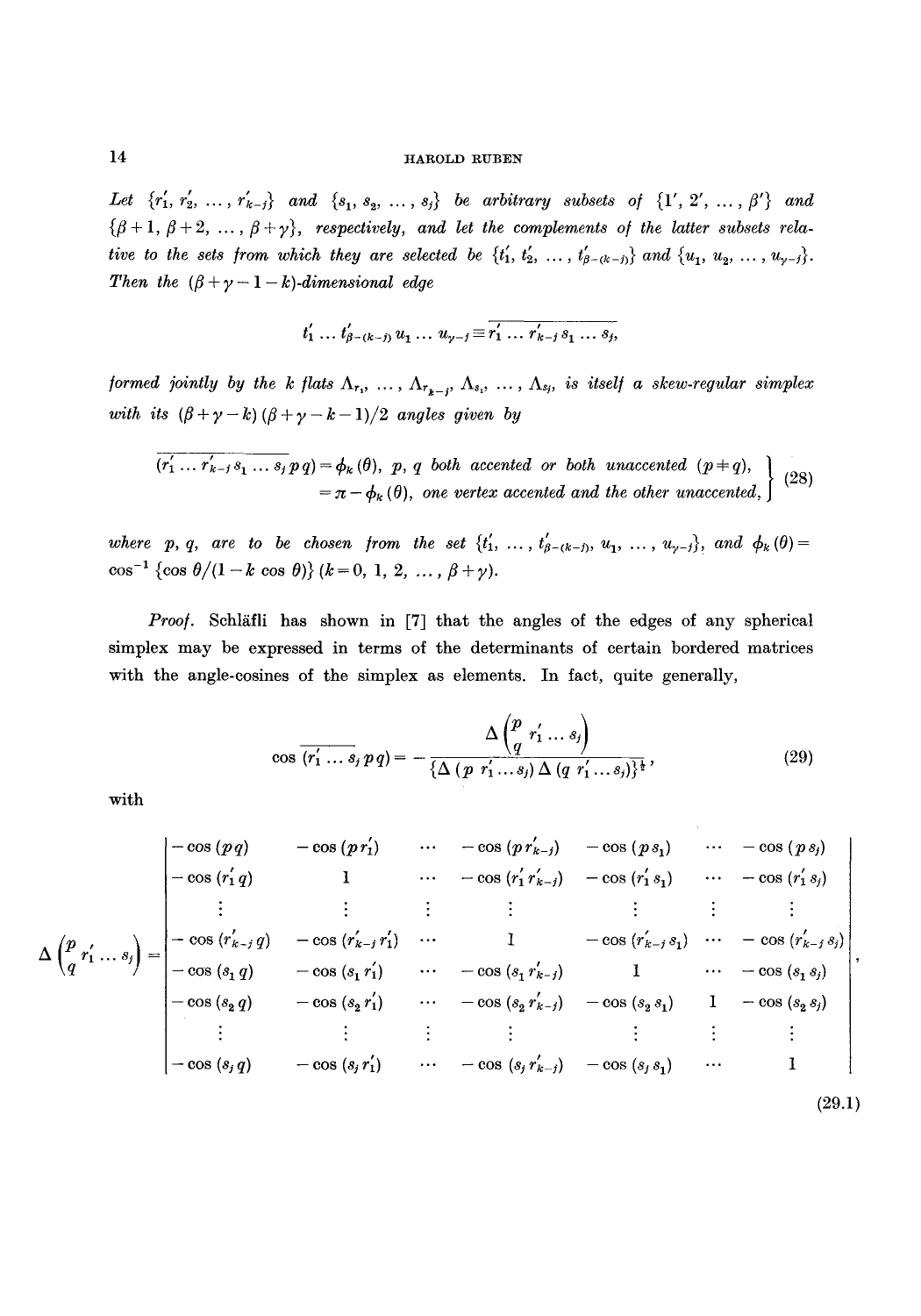$$
\Delta (p \ r'_1 \ldots s_j) = \begin{vmatrix}\n1 & -\cos (p \ r'_1) & \cdots & -\cos (p \ r'_{k-j}) & -\cos (p \ s_1) & \cdots & -\cos (p \ s_j) \\
-\cos (r'_1 \ p) & 1 & \cdots & -\cos (r'_1 \ r'_{k-j}) & -\cos (r'_1 \ s_1) & \cdots & -\cos (r'_1 \ s_j) \\
\vdots & \vdots & \vdots & \vdots & \vdots & \vdots \\
-\cos (r'_{k-j} \ p) & -\cos (r'_{k-j} \ r'_1) & \cdots & 1 & -\cos (r'_{k-j} \ s_1) & \cdots & -\cos (r'_{k-j} \ s_j) \\
-\cos (s_1 \ p) & -\cos (s_1 \ r'_1) & \cdots & -\cos (s_1 \ r'_{k-j}) & 1 & \cdots & -\cos (s_1 \ s_j) \\
-\cos (s_2 \ p) & -\cos (s_2 \ r'_1) & \cdots & -\cos (s_2 \ r'_{k-j}) & -\cos (s_2 \ s_1) & 1 & -\cos (s_2 \ s_j) \\
\vdots & \vdots & \vdots & \vdots & \vdots & \vdots \\
-\cos (s_j \ p) & -\cos (s_j \ r'_1) & \cdots & -\cos (s_j \ r'_{k-j}) & -\cos (s_j \ s_1) & \cdots & 1\n\end{vmatrix}.
$$
\n(29.2)

 $\mathcal{L}^{\text{max}}_{\text{max}}$ 

Hence, in our case,

$$
\Delta \left( \begin{matrix} p \\ q'_{1} \cdots s_{j} \end{matrix} \right) = \begin{bmatrix} -\cos(pq) & \mu & \mu & \cdots & \mu & -\mu & -\mu & \cdots & -\mu \\ v & 1 & -\cos\theta & \cdots & -\cos\theta & \cos\theta & \cos\theta & \cdots & \cos\theta \\ v & -\cos\theta & 1 & \cdots & -\cos\theta & \cos\theta & \cos\theta & \cdots & \cos\theta \\ \vdots & \vdots & \vdots & \vdots & \vdots & \vdots & \vdots & \vdots & \vdots \\ v & -\cos\theta & -\cos\theta & \cdots & 1 & \cos\theta & \cos\theta & \cdots & \cos\theta \\ -v & \cos\theta & \cos\theta & \cdots & 1 & \cos\theta & \cos\theta & \cdots & -\cos\theta \\ \vdots & \vdots & \vdots & \vdots & \vdots & \vdots & \vdots & \vdots & \vdots \\ -v & \cos\theta & \cos\theta & \cdots & \cos\theta & -\cos\theta & 1 & \cdots & -\cos\theta \\ \vdots & \vdots & \vdots & \vdots & \vdots & \vdots & \vdots & \vdots & \vdots \\ -v & \cos\theta & \cos\theta & \cdots & \cos\theta & -\cos\theta & \cdots & 1 \end{bmatrix}
$$
  
\n
$$
\begin{bmatrix} 1 & \mu & \mu & \cdots & \mu & -\mu & -\mu & \cdots & -\mu \\ \mu & 1 & -\cos\theta & \cdots & -\cos\theta & \cos\theta & \cdots & 1 \\ \mu & -\cos\theta & 1 & \cdots & -\cos\theta & \cos\theta & \cdots & \cos\theta \\ \vdots & \vdots & \vdots & \vdots & \vdots & \vdots & \vdots & \vdots \\ \mu & -\cos\theta & -\cos\theta & \cdots & 1 & \cos\theta & \cos\theta & \cdots & \cos\theta \\ -\mu & \cos\theta & \cos\theta & \cdots & \cos\theta & 1 & -\cos\theta & \cdots & -\cos\theta \\ -\mu & \cos\theta & \cos\theta & \cdots & \cos\theta & -\cos\theta & 1 & \cdots & -\cos\theta \\ \vdots & \vdots & \vdots & \vdots & \vdots & \vdots & \vdots & \vdots & \vdots \\ -\mu & \cos\theta & \cos\theta & \cdots & \cos\theta & -\
$$

15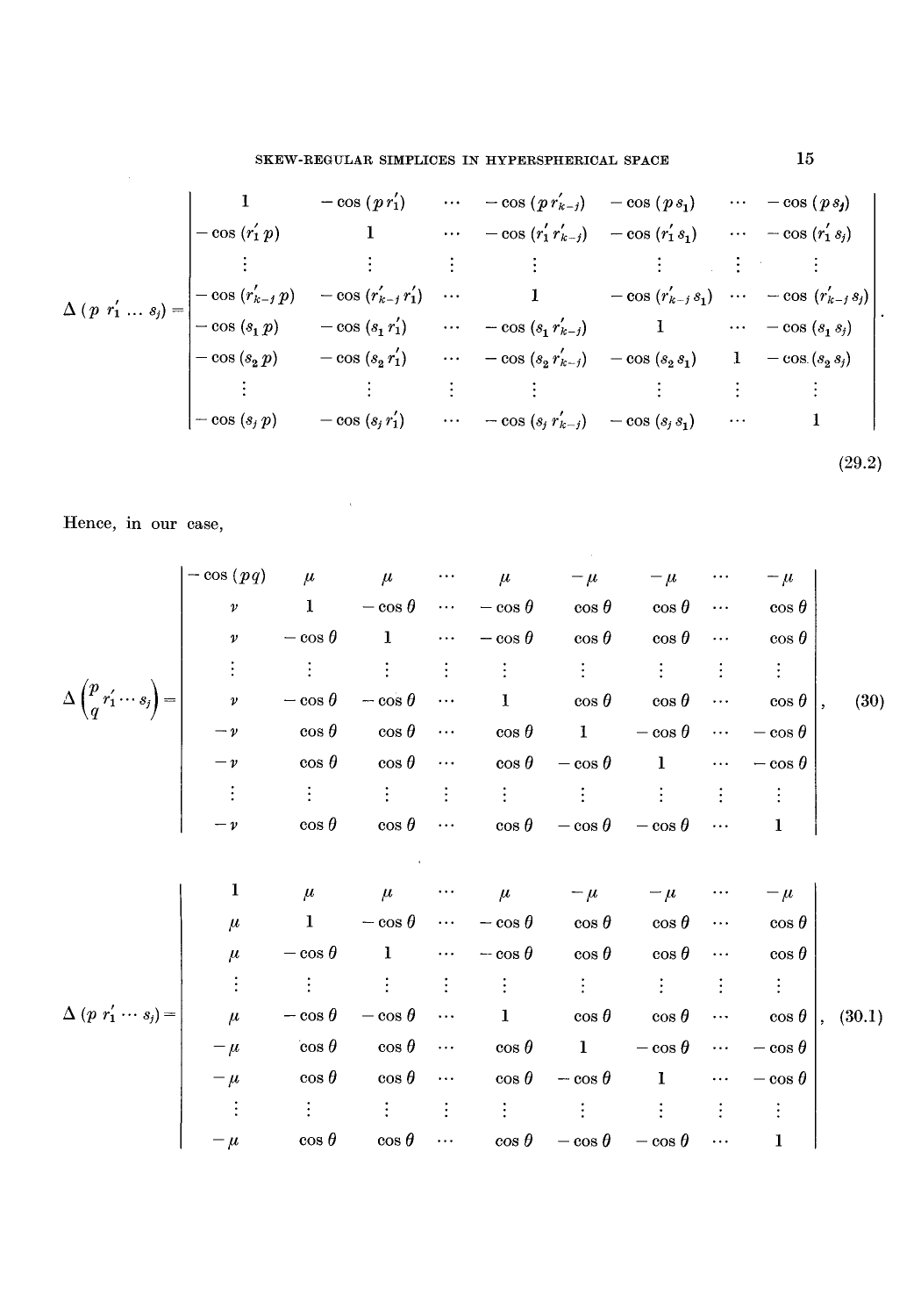where  
\n
$$
\mu = -\cos \theta, \ p \in \{1', 2', ..., \beta'\},
$$
\n
$$
= \cos \theta, \ p \in \{\beta + 1, \ \beta + 2, ..., \beta + \gamma\},
$$
\n
$$
\nu = -\cos \theta, \ q \in \{1', 2', ..., \beta'\},
$$
\n
$$
= \cos \theta, \ q \in \{\beta + 1, \ \beta + 2, ..., \beta + \gamma\}.
$$

It may be readily shown that the inverse of the  $k \times k$  submatrix is (30) which is bordered by the first row and first column is

$$
\left(\frac{\mathbf{U}\parallel\mathbf{W}}{\mathbf{W}'\parallel\mathbf{V}}\right),
$$

where U and V are square matrices of size  $(k-j)\times (k-j)$  and  $j\times j$ , respectively, having all their diagonal elements equal to  $\{1 - (k-2) \cos \theta\}$  ( $1 + \cos \theta$ )  $\{1 - (k-1) \cos \theta\}$  and all their off-diagonal elements equal to  $\cos \theta/(1 + \cos \theta)$  {1 - (k - 1) cos  $\theta$ }, while W is a matrix of size  $(k - j) \times j$  having all its elements equal to  $-\cos \theta/(1 + \cos \theta)$   $\{1 - (k-1) \cos \theta\}.$ (W' is the transpose of W.) The corresponding cofactors in the submatrix are the products of these values and  $\Delta_0$ , where  $\Delta_0$  is the value of the determinant of the submatrix. On using Cauehy's expansion for bordered determinants in terms of the elements of the bordering row and column and the corresponding eofactors,

$$
\Delta \left( \frac{p}{q} r'_1 \dots s_j \right) = -\cos (pq) \Delta_0 - \left[ (k-j) \frac{1 - (k-2) \cos \theta}{(1 + \cos \theta) \{1 - (k-1) \cos \theta\}} + (k-j) (k-j-1) \frac{\cos \theta}{(1 + \cos \theta) \{1 - (k-1) \cos \theta\}} + j \frac{1 - (k-2) \cos \theta}{(1 + \cos \theta) \{1 - (k-1) \cos \theta\}} + j \frac{1 - (k-2) \cos \theta}{(1 + \cos \theta) \{1 - (k-1) \cos \theta\}} + j (j-1) \frac{\cos \theta}{(1 + \cos \theta) \{1 - (k-1) \cos \theta\}} \right]
$$
\n(31)  
\n
$$
+ 2 (k-j) \frac{\cos \theta}{(1 + \cos \theta) \{1 - (k-1) \cos \theta\}} \mu \nu \Delta_0
$$
\n
$$
= -\left\{ \cos (pq) + \frac{k \mu \nu}{1 - (k-1) \cos \theta} \right\} \Delta_0.
$$

 $\Delta\ (p\ r_1',\ ... ,s_j) \hbox{ is obtained from } \Delta\left(\frac{p}{q}\ r_1' \dots s_j\right) \hbox{ by replacing } \cos\ (p\ q) \hbox{ by } -1 \hbox{ and setting } \ v=\mu.$ Similarly,  $\Delta (q r'_1 ... s_j)$  is obtained from  $\Delta \begin{pmatrix} p r'_1 ... s_j \ q''_1 ... s_j \end{pmatrix}$  by replacing  $\cos (pq)$  by  $-1$ and setting  $\mu = \nu$ . Hence, by (29) and (31),

$$
\cos\left(\overline{r'_1\ldots s_j}\,p\,q\right) = \frac{\left\{1 - (k-1)\cos\,\theta\right\}\cos\left(\frac{p\,q\right) + k\,\mu\,v}{\left[\left\{1 - (k-1)\cos\,\theta - k\,\mu^2\right\}\,\left\{1 - (k-1)\cos\,\theta - k\,v^2\right\}\right]^{\frac{1}{2}}}.\tag{32}
$$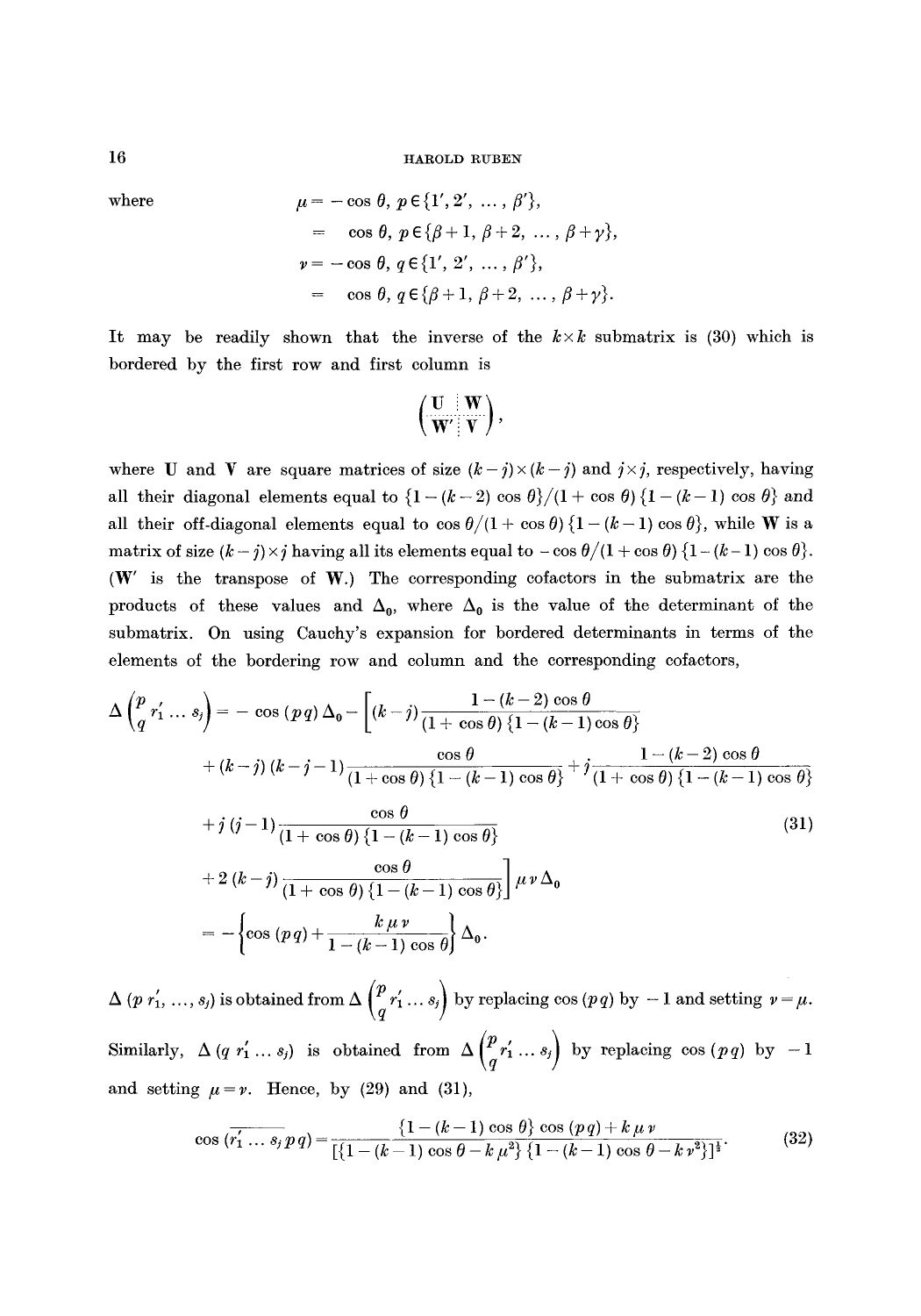There are four possible cases, corresponding to the nature of the sets (accented or unaccented) in which  $p$  and  $q$  are contained. Examination of each of these cases yields on substitution in (32),

$$
\cos \overline{(r'_1 \dots s_j \, p \, q)} = \frac{\cos \theta}{1 - k \cos \theta}, \qquad p, q \text{ belong to the same set of thesets } \{t'_1, \dots, t'_{\beta - (k - j)}\}, \{u_1, \dots, u_{\gamma - j}\},
$$
\n
$$
= -\frac{\cos \theta}{1 - k \cos \theta}, \ p, q \text{ belong to different sets.}
$$
\n(33)

Thus,  $t'_1 \ldots t'_{\beta-(k-j)} u_1 \ldots u_{\gamma-j}$  is a  $(\beta+\gamma-1-k)$ -dimensional simplex with angles  $\phi_k(\theta)$ and  $\pi-\phi_k(\theta)$ , as given in (28) of Theorem I. This completes the proof.

In view of Theorem I, the relative content of the edge  $t'_1 \dots t'_{\beta-(k-j)} u_1 \dots u_{\gamma-j}$  is  $V_{\beta-(k-j),\beta+\gamma-k}(\phi_k(\theta)).$ 

**THEOREM II.** Let each edge  $t'_1 \ldots t'_{\beta-(k-j)} u_1 \ldots u_{\gamma-j}$  be assigned a weight +1 or  $-1$  according as to whether  $j$  is even or odd. Then the sum of the weighted relative *contents of all*  $(\beta + \gamma - 1 - k)$ *-edges of the skew-regular spherical simplex 1' 2' ...*  $\beta'(\beta + 1)$  $(\beta+2)$  ...  $(\beta+\gamma)$  of Theorem I is equal to

$$
\mathbf{L}^k \ V_{\beta, \ \beta+\gamma} \left(\phi_k\left(\theta\right)\right)/k! \ .
$$

*Proof.* The weighted relative content of the edge  $t'_1$  ...  $t'_{\beta-(k-j)}u_1$  ...  $u_{\gamma-j}$  is  $(-)^{j}V_{\beta-(k-j),\beta+\gamma-k}$   $(\phi_k(\theta))$ , by Theorem I. Now

$$
\frac{\mathbf{L}^k \ V_{\beta,\,\beta+\gamma} \left( \phi_k \left( \theta \right) \right)}{k!} = \frac{1}{k!} \sum_{j=0}^k \binom{k}{j} \beta^{(k-j)} \gamma^{(j)} \cdot (-)^j \ V_{\beta-(k-j),\,\beta+\gamma-k} \left( \phi_k \left( \theta \right) \right).
$$

Again,

$$
\frac{1}{k!} \binom{k}{j} \,\beta^{(k-j)} \,\gamma^{(j)} = \binom{\beta}{k-j} \binom{\gamma}{j}
$$

is the number of distinct ways in which k flats may be selected from the  $\beta + \gamma$  flats  $\Lambda_1, \ldots, \Lambda_{\beta+\gamma}$ , such that  $k-j$  flats are from the set  $\{\Lambda_1, \ldots, \Lambda_{\beta}\}\$  and j from the set  ${\{\Lambda_{\beta+1},\ldots,\Lambda_{\beta+\gamma}\}}$ . Since each such selection corresponds to a  $(\beta+\gamma-1-k)$ -edge of signed (weighted) relative content  $(-)^j V_{\beta-(k-j),\beta+\gamma-k} (\phi_k(\theta))$ , the total signed relative content of all  $(\beta + \gamma - 1 - k)$ -edges is  $\mathbf{L}^k V_{\beta, \beta + \gamma} (\phi_k (\theta))/k!$ , as required.

Reverting now to equations (22) and (23), it appears through the last two theorems that *the r-th geometrical moment o/ a skew-regular spherical simplex is a linear function of the contents of all edges having dimensionalities 0, 2, ..., r or 1, 3, ..., r*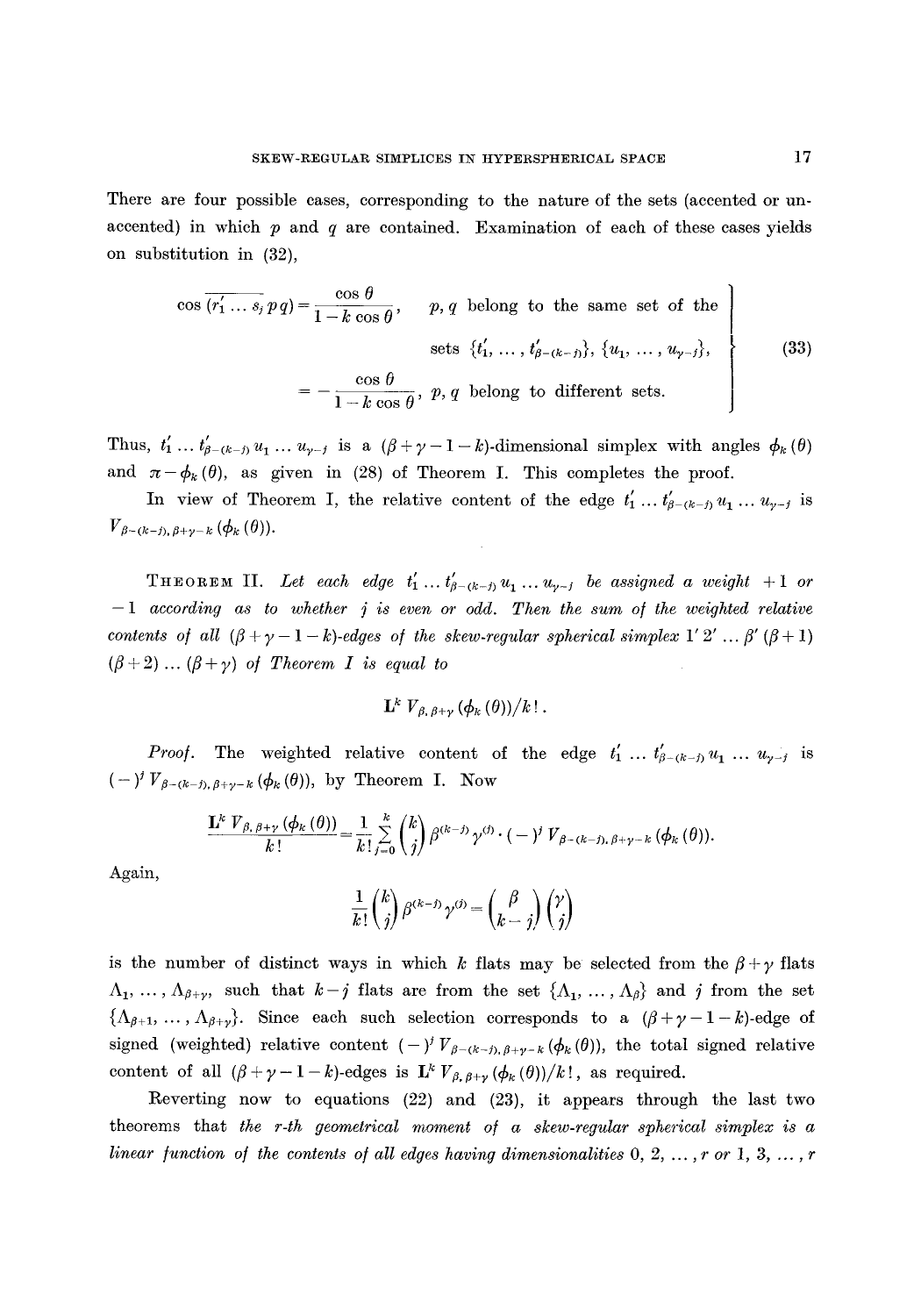*less than that of the simplex, according as to whether r is even or odd.*  $(V_{h,k}(\theta))$  is here interpreted as zero when  $k < h$ ).

We conclude this section by discussing briefly the range of validity of the formulae (22) and (23). These formulae have been proved for  $\alpha > 0$ . If then  $\alpha$  is replaced by  $-(1 + \cos \theta)/\cos \theta$  (recall that  $\theta = \cos^{-1} \{-1/(1 + \alpha)\}\)$ , one obtains expressions for  $p_{\beta,\beta+\gamma;s}(\theta)$  which have been proved only for  $\frac{1}{2}\pi < \theta < \pi$ . However, in view of the geometrical significance discussed above of the formulae it is clear that these must hold for all permissible  $\theta$ , since there is no essential qualitative difference between obtuse or acute  $\theta$ , so far as the intrinsic geometrical situation is concerned. This may be verified formally by analytic continuation. We shall not here proceed with this verification in detail, but remark merely that in  $(22)$  and  $(23)$ 

$$
\frac{1}{\alpha(\alpha+1)\ldots(\alpha+k-1)}=\frac{(-)^k\cos^k\theta}{\prod\limits_{p=0}^{k-1}\left\{1-(p-1)\cos\theta\right\}}
$$

has infinities at  $\theta = \pi$ , 0,  $\cos^{-1} 1/2$ ,  $\cos^{-1} 1/3$ , ...,  $\cos^{-1} 1/(k-1)$ , while  $a_{2j+1,2i+1}(\alpha)$ and  $a_{2i,2i}(\alpha)$ , regarded as functions of  $\theta$ , may be shown by induction from the recursion relationships given immediately after equation (18) to have infinities at

$$
\theta = \pi
$$
, 0,  $\cos^{-1} 1/2$ ,  $\cos^{-1} 1/3$ , ...,  $\cos^{-1} 1/2i$ 

and at

$$
\theta = \pi
$$
, 0,  $\cos^{-1} 1/2$ ,  $\cos^{-1} 1/3$ , ...,  $\cos^{-1} 1/(2i-1)$ ,

respectively. Furthermore, by (26), it follows that the term  $V_{\beta, \beta+\gamma}(\phi_k(\theta))$  in (22) and (23) is continuous and has finite derivatives of all order in the open interval  $(\cos^{-1} 1/(1+k), \pi)$ . These facts may be exploited to show that the right-hand members of (22) and (23) are well-behaved over the entire domain of  $p_{\beta, \beta+\gamma; s}(\theta)$ , inasmuch as the infinities of the right-hand members are exterior to this domain. The domain itself may be established from a result of Schläfli [7]. Schläfli has shown that if all the angles of a  $(N-1)$ -dimensional spherical simplex are acute, then the simplex is null if, and only if,

$$
\begin{vmatrix}\n1 & -\cos(12) & -\cos(13) & \cdots & -\cos(1 N) \\
-\cos(21) & 1 & -\cos(23) & \cdots & -\cos(2 N) \\
\vdots & \vdots & \vdots & \vdots & \vdots \\
-\cos(N1) & -\cos(N2) & -\cos(N3) & \cdots & 1\n\end{vmatrix} = 0.
$$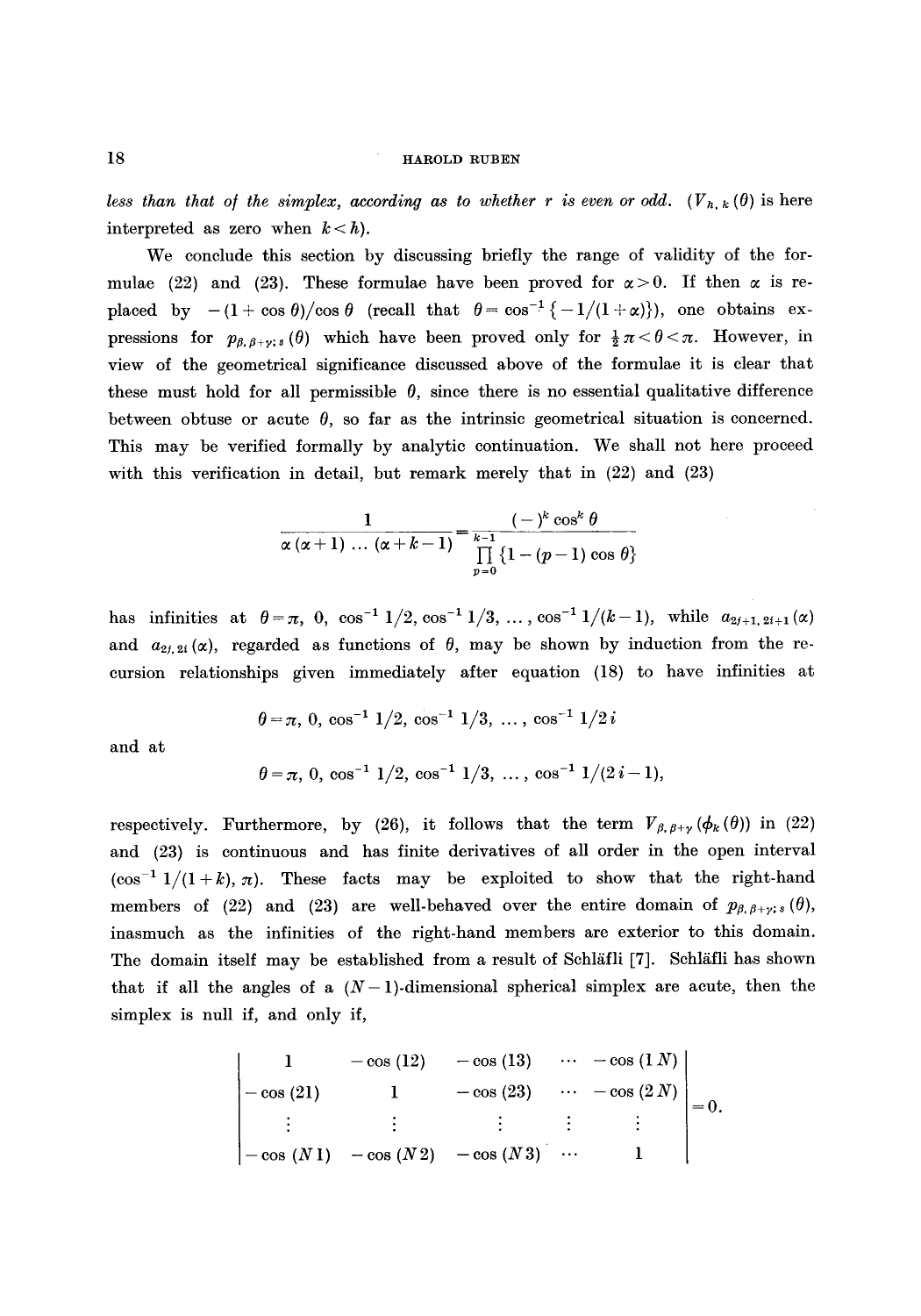Thus, the regular spherical simplex 12 ...  $(\beta + \gamma)$  is degenerate, when the common primary angle  $\theta$  is acute, if, and only if,  $(1 + \cos \theta)$  { $1 - (N-1) \cos \theta$ }=0, that is,  $\theta = \cos^{-1}{1/(N-1)}$ . Since the skew-regular simplex  $1' 2' ... \beta' (\beta + 1) ... (\beta + \gamma)$  is generated from 12 ...  $(\beta + \gamma)$  as base simplex, this means that the domain of  $p_{\beta, \beta + \gamma; s}(\theta)$ is the open interval  $(\cos^{-1} \{1/(\beta+\gamma-1)\}, \pi)$ .

## **4. Some applications**

(A) *Sur/ace and volume-contents o/ varieties o/ revolution generated by the rotation of skew-regular hyperspherical simplices.* The  $(\beta + \gamma - 1)$ -dimensional spherical simplex  $1'2' ... \beta'(\beta+1)(\beta+2)...(\beta+\gamma)$  may be regarded as imbedded in a  $(\beta+\gamma)$ -flat. Rotate the simplex round the  $(\beta + \gamma - 1)$ -flat  $\Lambda_0$ , lying in the latter  $(\beta + \gamma)$ -flat, as axis. Assume that this axis is defined by  $\beta + \gamma$  fixed points in a  $(\beta + \gamma - 1 + r)$ -flat, imbedded in its  $(\beta + \gamma + r)$ -space, which has therefore r degrees of freedom and can rotate round  $\Lambda_0$  in such a way that each point of the simplex generates a r-dimensional hyperspherical surface. The simplex itself then generates a variety of revolution of dimensionality  $\beta+\gamma-1+r$  and of species r (see e.g. Sommerville [8]) lying on the surface of a unit sphere in  $(\beta + \gamma + r)$ -space. According to the multi-dimensional generalization of Pappus's theorem (see for instance [8] again), the surface-content of the (non-simplicial) variety of revolution is the product of the content of the generating simplex and the surface-content of the hypersphere traced by the rth centroid. The distance of the latter point from  $\Lambda_0$  is  $\{p_{\beta,\beta+\gamma;\tau} (\theta)\}^{1/r}$ . Hence, the surface-content of the generated surface is

$$
\frac{2\,\pi^{\frac{1}{2}(\tau+1)}}{\Gamma\left(\frac{1}{2}\,(\tau+1)\right)}\,p_{\beta,\,\beta+\gamma;\,\tau}\left(\theta\right)\cdot\frac{2\,\pi^{\frac{1}{2}(\beta+\gamma)}}{\Gamma\left(\frac{1}{2}\,(\beta+\gamma)\right)}\,V_{\beta,\,\beta+\gamma}\left(\theta\right). \tag{34}
$$

Similarly, consider the sector of the unit sphere in  $(\beta + \gamma)$ -space constructed by joining the vertices of 1'2' ...  $\beta'(\beta+1)(\beta+2)$  ...  $(\beta+\gamma)$  to the centre of the sphere. Then according to the extension of Pappus's theorem, the volume-content of that portion of a unit sphere in  $(\beta + \gamma + r)$ -space generated by rotation of the above sector round  $\Lambda_0$  is equal to the product of the volume-content of the sector and the surfacecontent of the hypersphere traced by the rth centroid of the sector. The distance oft he latter point from  $\Lambda_0$  is  $\{q_{\beta,\beta+\gamma;\,r}(\theta)\}^{1/r}$ . Hence, the volume-content of the generated figure is

$$
\frac{2\,\pi^{\frac{1}{2}(\tau+1)}}{\Gamma\left(\frac{1}{2}\,(\tau+1)\right)}\,q_{\beta,\,\beta+\gamma;\,r}\left(\theta\right)\cdot\frac{\pi^{\frac{1}{2}\left(\beta+\gamma\right)}}{\Gamma\left(\frac{1}{2}\,\left(\beta+\gamma\right)+1\right)}\,V_{\beta,\,\beta+\gamma}\left(\theta\right). \tag{35}
$$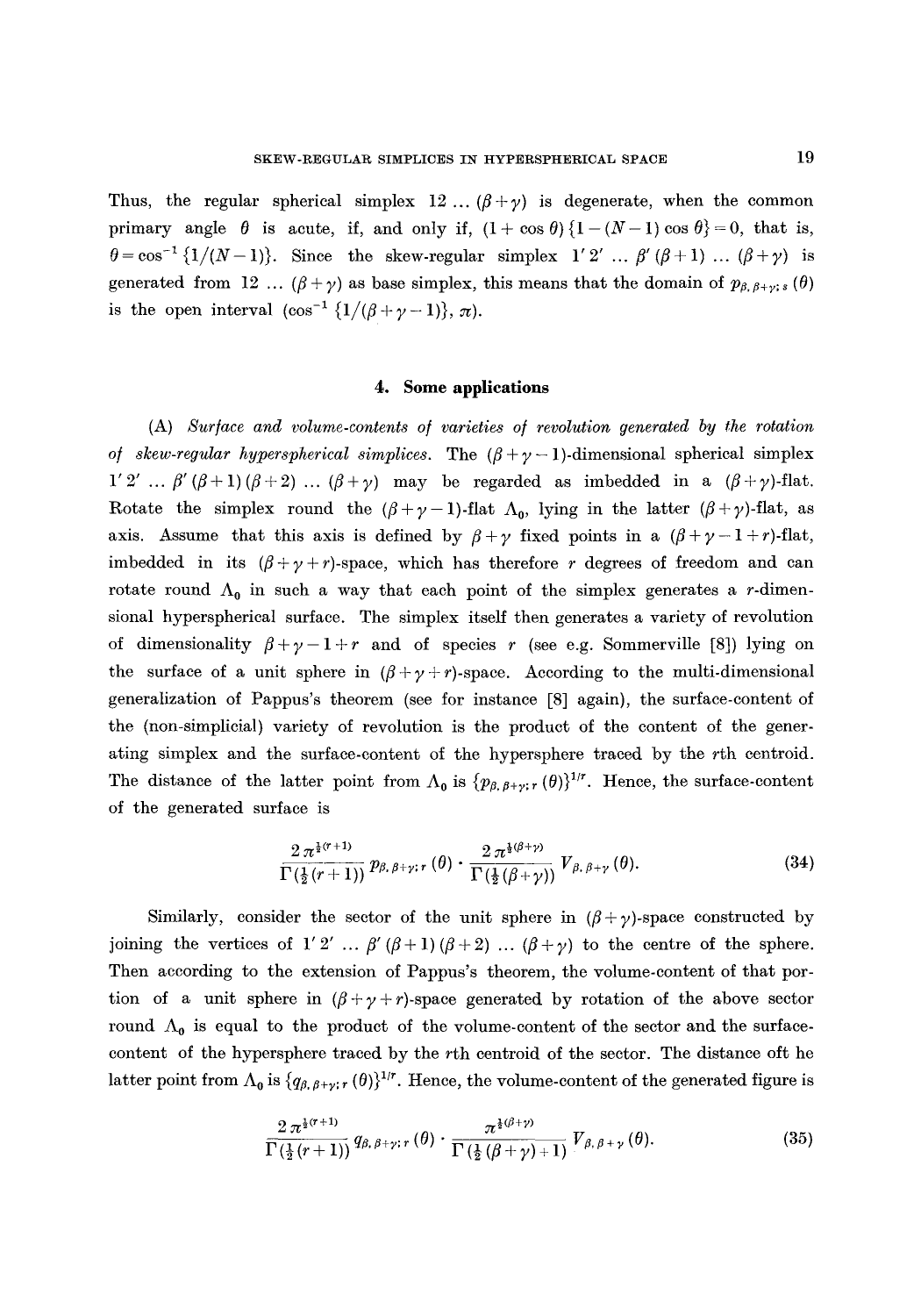(B) *The moments o/the sum o/components o/an equicorrelated random normal vector restricted to an orthant.* Consider a random normal N-dimensional vector  $y(N = \beta + \gamma)$ with zero expectation vector and with variance-covariance matrix having all its offdiagonal elements equal to  $\rho$ , the common correlation between the components of the vector. The elementary probability law of y is then

$$
f_N(y; \varrho) = \frac{1}{(2\pi)^{\frac{1}{2}N} \{(1-\varrho)^{N-1} (1+(N-1)\varrho)\}^{\frac{1}{2}}} \exp \left\{ -\frac{1}{2(1-\varrho) (1+(N-1)\varrho)} \cdot \frac{\left[ (1+(N-2)\varrho) \sum y_i^2 - \varrho \sum_{j=1}^N y_j y_j \right]}{\left[ (1+(N-2)\varrho) \sum y_i^2 - \varrho \sum_{j=1}^N y_j y_j \right]} \right\}
$$

$$
= \frac{1}{(2\pi)^{\frac{1}{2}N} \{(1-\varrho)^{N-1} (1+(N-1)\varrho)\}^{\frac{1}{2}}} \exp \left\{ -\frac{1}{2(1-\varrho)} \cdot \frac{\left[ \sum y_i^2 - \frac{\varrho}{1+(N-1)\varrho} (\sum y_i)^2 \right]} \right\},
$$

defined over the whole N-space. Suppose now y is conditioned to lie in the orthant  $R_{\beta,\beta+\gamma}, y_i \leq 0$   $(i=1, 2, ..., \beta), y_i \geq 0$   $(i=\beta+1, \beta+2, ..., \beta+\gamma)$ . Then the probability density function of the conditioned vector is

$$
g_N(\mathbf{y};\,\varrho)=\frac{1}{K}f_N(\mathbf{y};\,\varrho),
$$

where  $K$  is a normalising constant chosen so that the relation

$$
\int\limits_{R_{\beta ,\ \beta +\gamma }}g_{N}\left( \mathbf{y};\,\varrho \right) d\,\mathbf{y} =1
$$

is satisfied. The moments of the sum of the components are

$$
\int\limits_{R_{\beta,\beta+\gamma}}\left(\sum\limits_{1}^{N}y_{i}\right)^{s}g_{N}\left(\mathbf{y};\,\varrho\right)d\,\mathbf{y} \qquad (s=0,\,1,\,2,\,\ldots\,),
$$

and on replacing  $y_i$  by  $y_i\sqrt{1-\varrho}$ , this reduces to

$$
(1-\varrho)^{\frac{1}{2}s} \frac{\{(1-\varrho)/(1+(N-1)\varrho)\}^{\frac{1}{4}}}{(2\pi)^{\frac{1}{2}N} K} \int_{R_{\beta,\beta+\gamma}} (\Sigma y_i)^s \cdot \exp\left\{-\frac{1}{2}\left[\Sigma y_i^2 - \frac{\varrho}{1+(N-1)\varrho}(\Sigma y_i)^2\right]\right\} dy_1 \dots dy_{\beta+\gamma}.
$$
\n(36)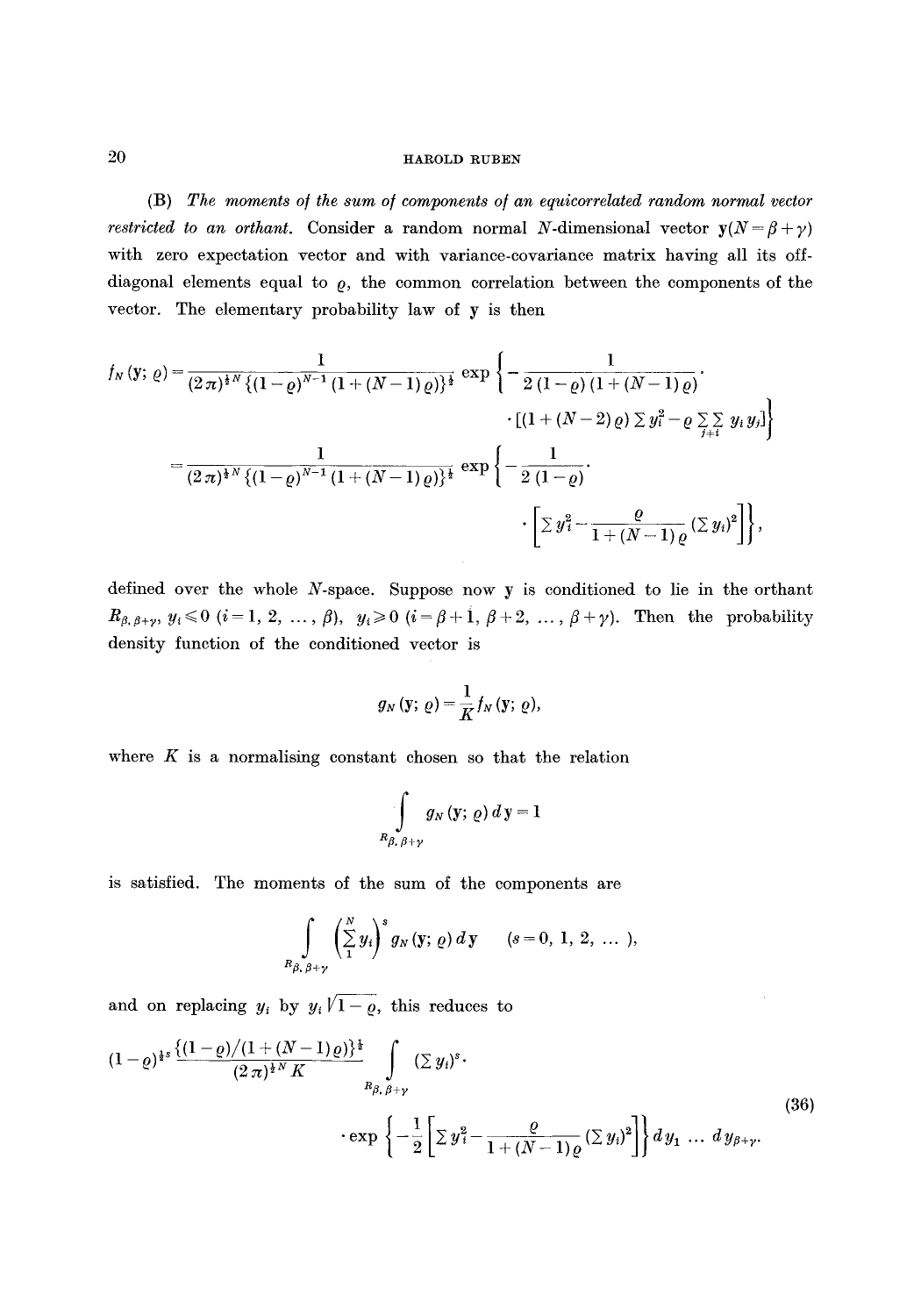(36) is to be compared with the left-hand number of (10). As in (10), the quadratic form in (36) defines a set of homothetic ellipsoids having one principal axis along the line of symmetry  $y_1 = y_2 = \cdots = y_{\beta+\nu}$ , and with the remaining  $\beta+\gamma-1$  axes of equal N magnitude and arbitrary, but mutually orthogonal directions in the flat  $\sum_{i} y_i = 0$ . A rotation of the coordinate axes chosen so as to orient one of the transformed axes along the first principal axis referred to above followed by a scaling transformation reduces

$$
\sum_{1}^{N} y_i^2 - \varrho \left( \sum_{1}^{N} y_i \right)^2 / (1 + (N-1) \varrho) \quad \text{to} \quad \sum_{1}^{N} x_i^2.
$$

Transformation to polar coordinates then gives

$$
\frac{1}{K}\left\{2\left(1+\left(\beta+\gamma-1\right)\varrho\right)\left(\beta+\gamma\right)\right\}^{s}\frac{\Gamma\left(\frac{1}{2}\left(\beta+\gamma+s\right)\right)}{\Gamma\left(\frac{1}{2}\left(\beta+\gamma\right)\right)}\,p_{\beta,\,\beta+\gamma;\,s}\left(\cos^{-1}\left(-\varrho\right)\right)\,V_{\beta,\,\beta+\gamma}\left(\cos^{-1}\left(-\varrho\right)\right)}{\left(s=0,\;1,\;2,\;\ldots\right)}
$$

as the moments of the sum, and since the zero- $th$  moment is necessarily 1,  $K = V_{\beta, \beta+\gamma}(\cos^{-1}(-\varrho))$ , and the moments are

$$
\left\{2\left(1+(\beta+\gamma-1)\,\varrho\right)(\beta+\gamma)\right\}^{1\!\!-\!\!\!s}\frac{\Gamma(\frac{1}{2}(\beta+\gamma+s))}{\Gamma(\frac{1}{2}(\beta+\gamma))}p_{\beta,\,\beta+\gamma;\,s}\left(\cos^{-1}(-\varrho)\right)\quad(s=0,\,1,\,2,\,\ldots). \tag{37}
$$

# (C) *The moments of order statistics in normal samples.*

The probability density function of the rth largest value in a sequence of  $n$ independent observations of a Gaussian stochastic variable with zero mean and unit variance is

$$
n\binom{n-1}{r-1}\left(\frac{1}{2\,\pi}\right)^{\frac{1}{2}}e^{-\frac{1}{2}\xi^*}\left[F\left(\xi\right)\right]^{r-1}\left[1-F\left(\xi\right)\right]^{n-r}\left(-\infty<\xi<\infty\right),\tag{38}
$$

where  $F(\xi)$  is as defined in (5.1) (see e.g. [3]).

The characteristic function of  $\xi$ ,  $E$  (exp  $i\tau \xi$ ),  $\tau$  real, is then

$$
n\binom{n-1}{r-1}I_{r-1, n-1} (i\,\tau; 1; 0),\tag{39}
$$

in the notation of equation (5). From equation (8), this is equivalent to

$$
e^{-\tau^{2}/2n} \frac{n^{\frac{1}{2}}\binom{n-1}{r-1}}{(2\pi)^{\frac{1}{2}(n-1)}} \int_{R_{r-1, n-1}} \exp\left\{-\frac{1}{2}Q\left(\mathbf{t}\right)-i\tau \frac{\sum\limits_{i=1}^{n-1}t_i}{n}\right\} d\mathbf{t},\tag{40}
$$

where  $Q$  is defined in  $(6.1)$ .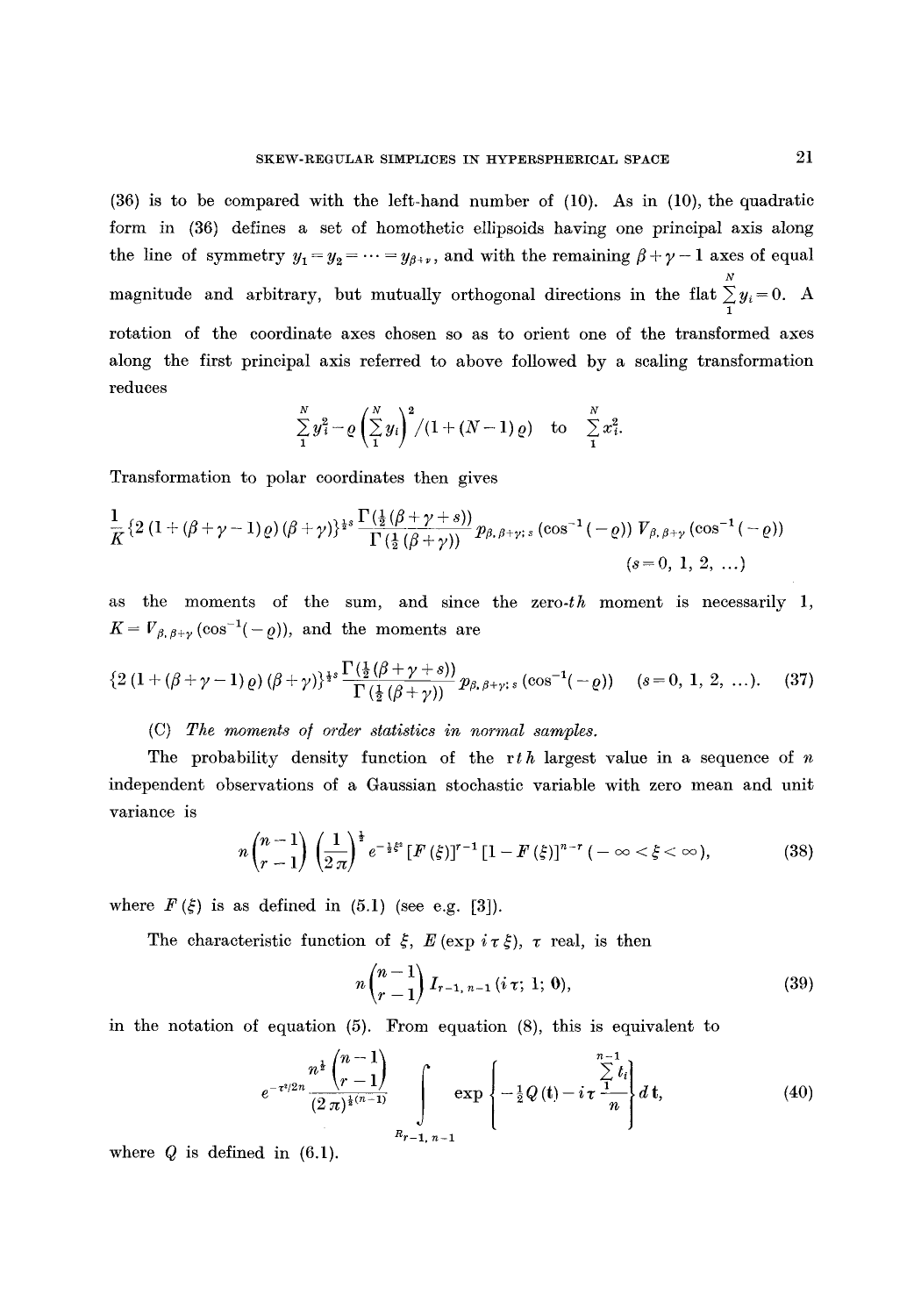The first factor in (40),  $\exp(-\tau^2/2 n)$ , is the characteristic function of a Gaussian stochastic variable with zero mean and variance  $1/n$  and is therefore the characteristic function of the arithmetric mean of the n observations. The second factor represents the characteristic function of  $-1/n$  times the sum of the components of a  $(n-1)$ dimensional random vector distributed initially as in a multivariate normal distribution with zero expectation vector and with a correlation matrix having all its offdiagonal elements equal to  $1/2$  but constrained in the sense of  $(B)$  above to lie in the orthant  $R_{r-1,n-1}$ . It follows that the distribution of  $\xi$  is the convolution of two distributions, one of which is that of the arithmetic mean of the n observations. In particular, the distribution of  $\xi$  as  $n \to \infty$  behaves as that of the negative arithmetic mean of the components of the  $(n-1)$ -dimensional random vector referred to previously.

Further, in view of the discussion in (B), it appears from (40) that *the moments of*  $\xi$  may be expressed as linear functions of the geometrical moments of a  $(n-2)$ *dimensional skew-regular spherical simplex S = 1' 2' ...*  $(r-1)'$   $r(r+1)$  ...  $(n-1)$  *with the* angle  $\theta = 2\pi/3$ . The base regular simplex 12 ...  $(n-1)$  may be obtained as follows: Inscribe a regular (linear) simplex in a unit  $(n-1)$ -sphere with the angle between any two flats at a vertex  $\cos^{-1}\left\{1/(n-1)\right\}$ . Then *n* regular  $(n-2)$ -dimensional regular simplices with common angle  $2\pi/3$  result by joining the vertices of the linear simplex to the centre of the sphere. These  $n$  simplices are mutually non-overlapping and cover the entire surface of the sphere. Finally, we note from the preceding discussion that the limiting moments of  $\xi$  as  $n \to \infty$  are simple multiples of the geometrical moments of the simplex  $S$  relative to the flat which is orthogonal to the line of symmetry of  $12 \ldots (n-1)$ . Specifically,

$$
E(\xi^s) \sim (-)^s \left(\frac{2(n-1)}{n}\right)^{\frac{1}{2}s} \frac{\Gamma(\frac{1}{2}(n-1+s))}{\Gamma(\frac{1}{2}(n-1))} p_{r-1, n-1; s}\left(\frac{2\pi}{3}\right).
$$
 (41)

These are the *exact* moments of the second component of  $\xi$ .

## **References**

- [1]. COXETER, H. S. M., The functions of Schl~fli and Lobachewski. *Quart. J. Math., 6*  (1935), 13-29.
- [2]. --, *Regular Polytopes.* London: Methuen & Co. Ltd., 1948.
- [3]. CRAMÉR, H., *Mathematical Methods of Statistics*. Princeton University Press, 1946.
- [4]. HOPPE, E. R. E., Berechnung einiger vierdehnigen Winkel. *Arch. Math. Phys.,* 67 (1882), 269-290.
- [5]. RICHMOND, H. W., The volume of a tetrahedron in elliptic space. *Quart. J. Pure Appl. Math.,* 34 (1903), 175-177.